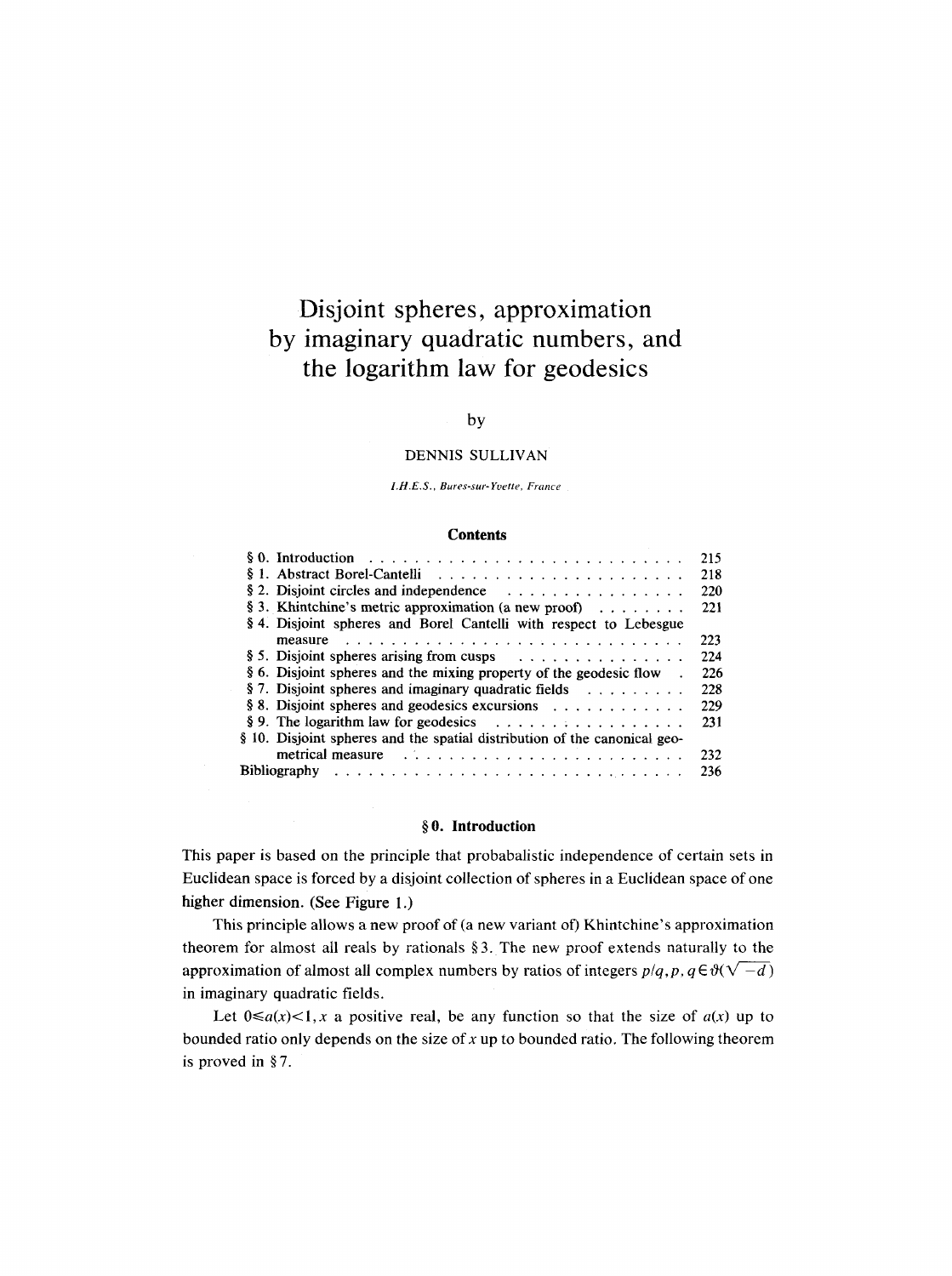

THEOREM I (generalized Khintchine). *For almost all complex numbers z. there are infinitely many pairs p,*  $q \in \vartheta \sqrt{-d}$  *so that* 

> $|z-p/q| \leq \frac{a(|q|)}{|q|^2}$  *and ideal*  $(p, q) = \vartheta(\sqrt{-d})$  $\frac{u(x)}{2} dx = \infty$ . *J x*

It turns out such approximation results for fixed  $d$  are equivalent to the way in which a random geodesic on a certain complete hyperbolic three manifold  $V_d$  of finite volume (but non-compact) occasionally ventures out into one of the cuspidal ends. $(^1)$ The analogue of these approximation results is proved in the same way for all hyperbolic manifolds V of finite volume. For example, let dist  $v(t)$  denote the distance from a fixed point in  $V$  of the point achieved after traveling a time  $t$  along the geodesic with initial direction v. Along the random geodesic the function dist  $v(t)$  has a well defined limit superior (the logarithm law) analogous to the law of the iterated logarithm for a random path on the line (another result of Khintchine). (See Figure 2.)

THEOREM 2 (logarithm law for geodesics). If  $V=H^{d+1}/\Gamma$  where  $\Gamma$  is a cofinite *volume discrete subgroup of hyperbolic isometries which is not cocompact, then for ahnost all starting directions v of geodesics* 

$$
\limsup_{t\to\infty}\frac{\text{dist }v(t)}{\log t}=1/d.
$$

*iff* 

<sup>(&</sup>lt;sup>1</sup>) The manifold  $V_d$  is hyperbolic 3-space modulo the Bianchi group  $\Gamma_d$  consisting of 2×2 matrices with entries in  $\vartheta(\sqrt{-d})$  and determinant 1.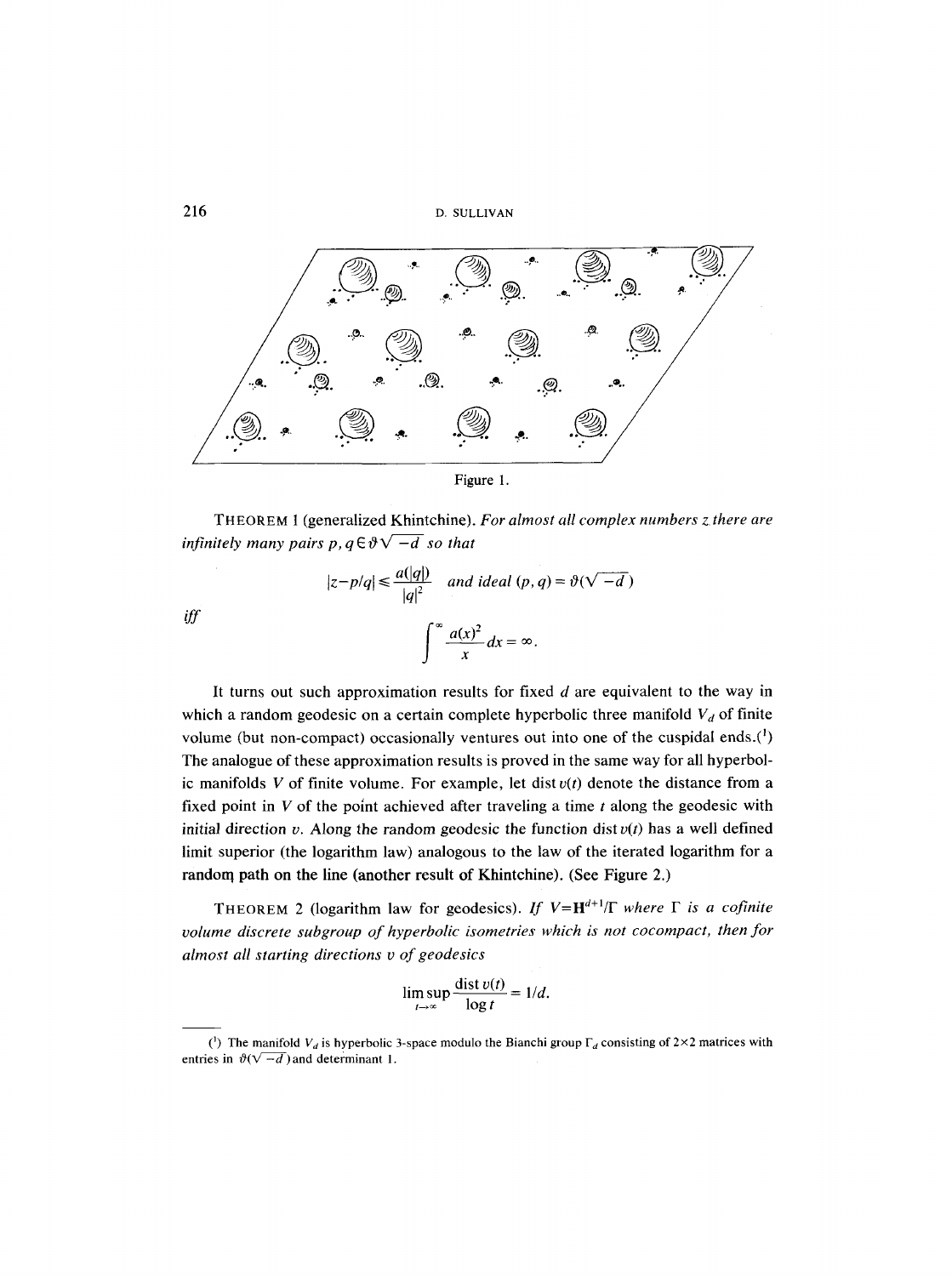



This theorem is proved in a more precise form in  $\S 9$ . In each of these two theorems there is also a quantitative assertion that the number of times the desired approximation or the lim sup is achieved is infinitely often as large as the corresponding diverging integral  $(\S 2)$ .

Finally, in § 10 we discuss briefly an application of this *disjoint sphere method* to the Hausdorff geometry of limit sets of geometrically finite Kleinian groups—the original motivation for this work.

*Acknowledgement.* The connection between geodesic excursion on  $\mathbf{H}^2/PSI(2,\mathbf{Z})$ and Khintchine's metric theory was pointed out to me by David Kahzdan when 1 conjectured Theorem 2 to him. He also explained how most of the generalization of Khintchine's proof would go. Two other ideas in the proof,  $\S$  2 and 3, were derived during discussions with Jon Aaronson and Dan Rudolph.

I also benefited from discussions about rational approximation with Wolfgang Schmidt whose quantitative result (1960) in the real case is presently beyond the discussion here of Khintchine's results,

Finally, a literature search beginning with A. L. Schmidt's paper (Acta Math., 1975) on continued fractions of Gaussian integers [ASc] led to the paper of W. J. LeVeque (1952) where he proves the Khintchine metrical theorem (a variant of our Theorem 1) for the gaussian field  $Q(\sqrt{-1})$ . LeVeque also makes use of the disjoint spheres, a suggestion of K. Mahler, but in a different part of his paper.

<sup>15-822908</sup> Acta Mathematica 149. Imprim6 le 25 Avril 1983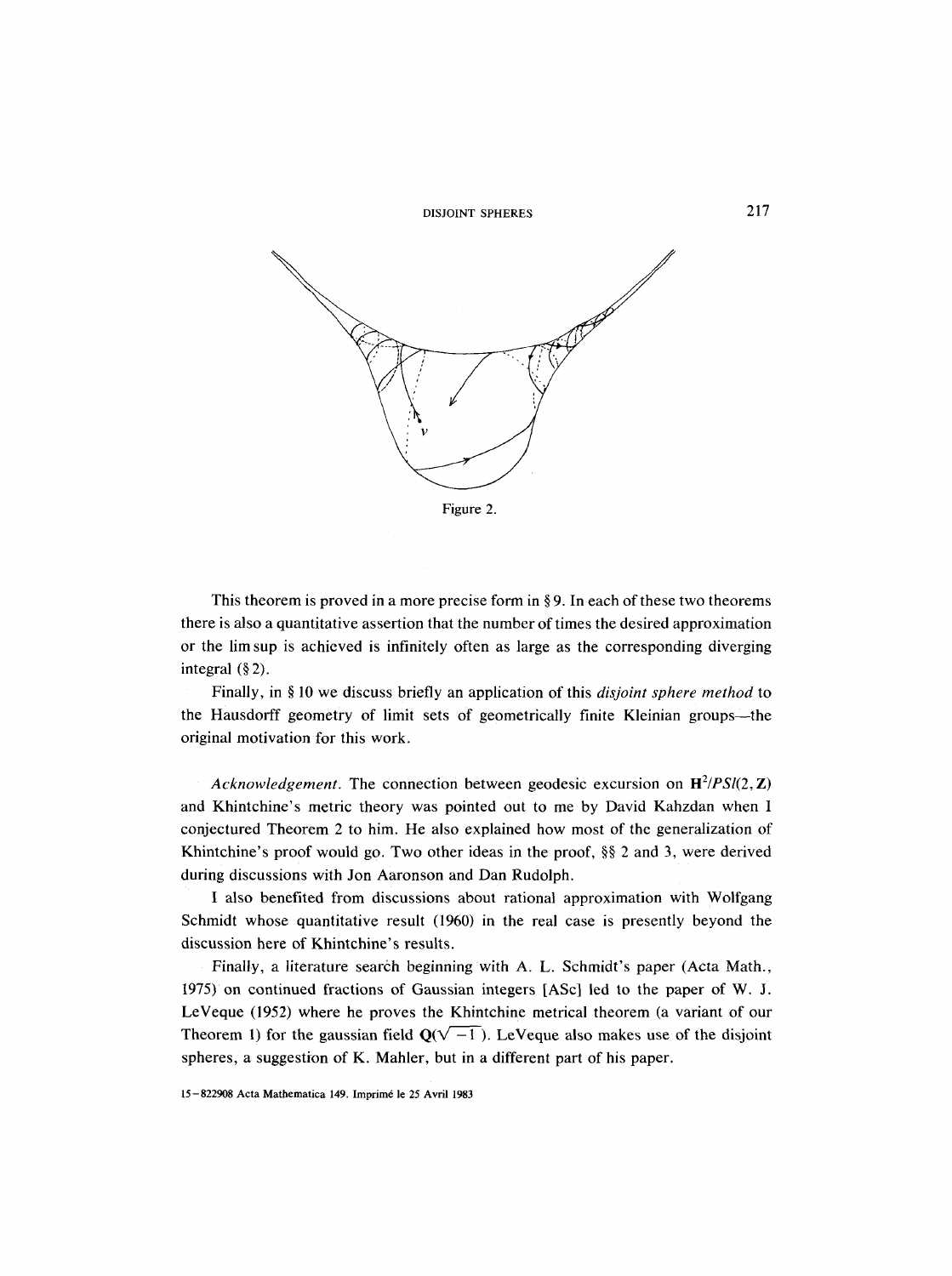#### **w 1. Abstract BoreI-Cantelli**

If  $A_1, A_2, \ldots$  is a sequence of subsets of a probability space X and  $A_\infty = \{x : x \in A_i \}$  for infinitely many  $i$  we want to compare the conditions

(i)  $\Sigma_i |A_i| = \infty$ ,  $|A_i|$ = measure  $A_i$ 

and

(ii)  $|A_{\infty}|>0$ .

The first proposition is very standard. We recall the proof to establish notation.

PROPOSITION 1. If  $|A_{\infty}|>0$ , then  $\Sigma_i|A_i|=\infty$ .

*Proof.* Let  $\varphi_N(x)$ = sum of the characteristic functions of  $A_i$  for *i* ≤*N*. Then by definition  $A_\infty = \{x: \lim_{N\to\infty} \varphi_N(x) = \infty\}$ . Since the  $\varphi_N$  are monotone increasing

$$
\lim \int \varphi_N = \int \lim \varphi_N
$$

by the Lebesgue monotone convergence theorem. One side is  $\Sigma_i |A_i|$  and the other is infinity if  $|A_{\infty}|>0$ .

*Example.* For  $\varepsilon > 0$  we place an interval of size  $q^{-2-\varepsilon}$  around each reduced rational  $p/q$  in the interval [0, 1] and let  $A_q$  denote the union of these. Then  $|A_q| \leq q \cdot q^{-2-\epsilon} = q^{-1-\epsilon}$ so  $\sum_{q} |A_{q}| < \infty$ . Thus  $|A_{\infty}| = 0$  by the proposition, and this means  $|x - p/q| < q^{-2-\epsilon}$  has only finitely many solutions for almost all  $x$ .

More generally, we see the direct half of *Khintchine's theorem*: if  $\sum_a a(q) < \infty$ , then  $|x-p/q| \leq a(q)/q$  has finitely many solutions for almost all x.

*Remark.* It is worth noting that the  $q^{-2-\epsilon}$  result is also true for algebraic numbers (the celebrated Roth theorem) and the proof is very difficult. It is unknown whether algebraic numbers also behave like random numbers for the *a(q)/q* result or for the positive results described below.

Now we turn to the less trivial converse of Proposition 1, It is easy to give examples where  $\Sigma_i|A_i|=\infty$ , but  $|A_{\infty}|=0$ . For example let  $A_i$  be the intervals [0, 1/*i*]. Ironically, we need to control the overlapping to insure  $|A_{\infty}|>0$ . The standard Borel-Cantelli lemma is Proposition 1 and the statement that the converse is true if the  $A_i$  are independent in the sense of probability. Independence implies  $|A_{i1} \cap A_{i2} \cap ... \cap A_{in}| =$  $|A_{i1}| \cdot |A_{i2}| \dots |A_{in}|$ . Actually, much less is needed, and this seems to be less well known.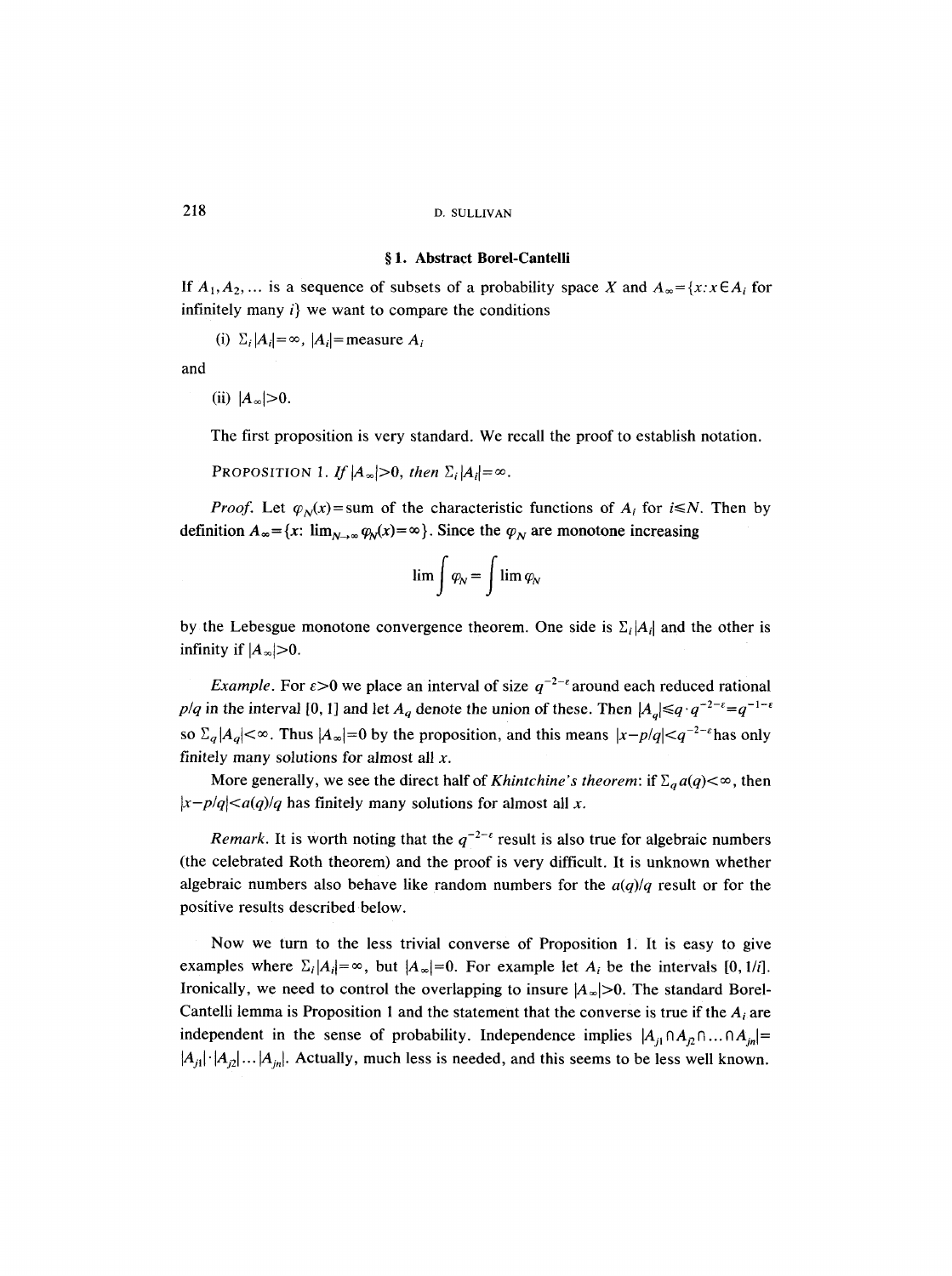PROPOSITION 2 (quasi-independent Borel-Cantelli). *Suppose*  $\Sigma_i |A_i| = \infty$  and there *is a constant c* $\geq$ 1 *so that for i<j,*  $|A_i \cap A_j| \leq c |A_i| \cdot |A_j|$ . Then  $|A_{\infty}| > 0$ , *in fact there is a set of positive measure*  $\overline{A}$  *so that for*  $x \in \overline{A}$ ,

$$
\limsup_{N} \frac{\operatorname{card} \left\{ i : x \in A_{i}, i \le N \right\}}{|A_{1}| + \ldots + |A_{N}|} > 0.
$$

*Proof.* Consider  $\varphi_N$  as in Proposition 1. Let  $|\varphi_N|_2$ ,  $|\varphi_N|_1$  denote  $(\int \varphi_N^2)^{1/2}$  and  $\int \varphi_N$ respectively. By Schwarz  $|q_N|_1 \leq |q_N|_2$ . Conversely, using our hypothesis,

$$
\int \varphi_N^2 = \sum_{i \le j \le N} |A_i \cap A_j|
$$
\n
$$
= \sum_{i \le N} |A_i| + \sum_{i < j \le N} |A_i \cap A_j|
$$
\n
$$
\le \sum_{i \le N} |A_i| + c \sum_{i < j \le N} |A_i| |A_j| \quad \text{(by quasi-independence)}
$$
\n
$$
\le c \sum_{i \le j \le N} |A_i| |A_j|
$$
\n
$$
= c \left( \int \varphi_N \right)^2.
$$

Thus  $|q_{\lambda}|_2 \le \sqrt{c} |q_{\lambda}|_1$ .

Now consider  $\psi_N(x) = \varphi_N(x)/|\varphi_N|$  and choose a weak limit  $\psi$  in the ball of radius  $\sqrt{c}$  of square integrable funcitons. Since  $(\psi_N, 1) \rightarrow (\psi, 1)$  we have  $|\psi|_1 = 1$ .

Similarly,  $\psi$  is non-negative, so  $\psi$  is positive on a set of positive measure. If A=support  $\psi$ , then for all  $x \in A$ ,  $\lim_{N \to \infty} \varphi_N(x) = \infty$ , because  $\lim_{N \to \infty} |\varphi_N|_1 \to \infty$ . Thus  $A_\infty \supset A$ has positive measure.

Now we show there is a set  $\bar{A}$  of positive measure in  $A_{\infty}$  so that if  $x \in \bar{A}$ 

$$
\limsup_{N} \frac{\varphi_N(x)}{|\varphi_N|_1} > 0.
$$

If for subset of positive measure in  $A$  the lim sup is zero, then for a further subset of positive measure the ratios are  $\leq 1$  for N sufficiently large. By dominated convergence  $\int \psi = 0$  on this subset. This is a contradiction. Thus  $\tilde{A}$  may be taken to have full measure in A.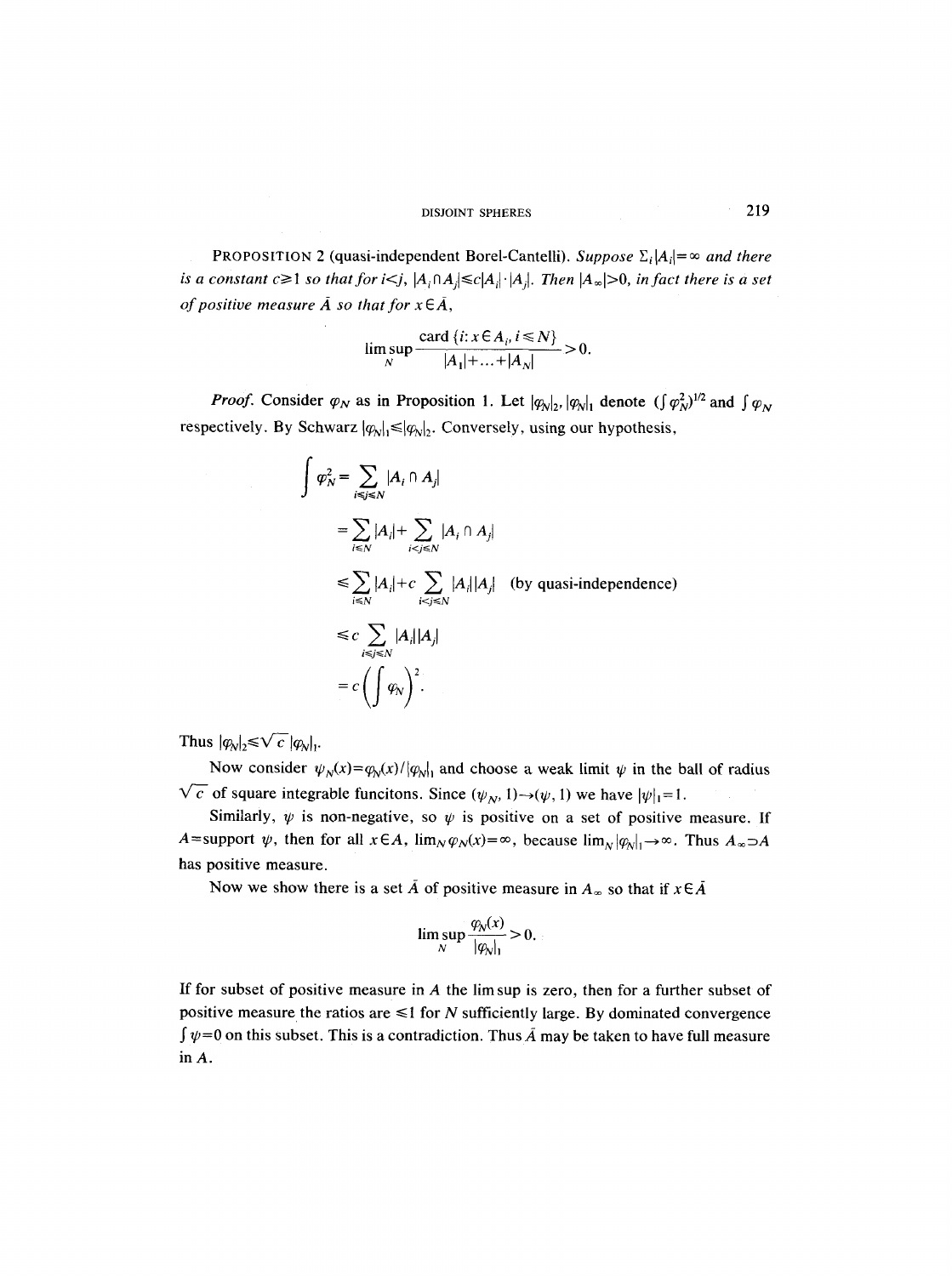*Remark.* In an earlier paper with Jon Aaronson [AS] we made use of an inequality  $|A_i \cap A_{i+j}| \le c |A_i| |A_j|$  for all  $i, j>0$  to obtain a similar proof that  $|A_{\infty}|>0$  if  $\Sigma_i |A_i| = \infty$ .

#### **w 2. Disjoint circles and quasi-independence**

Now we develop a geometric condition which implies the inequality  $|A_i \cap A_j| \le c |A_j| \cdot |A_j|$ needed in Proposition 2. For simplicity we first treat the case when the probability space is a unit interval I on the bundary of the upper half plane  $H^+$ .



The geometric device is a countable collection C of (interior disjoint) circles in  $H^+$ resting on points  $x_1, x_2, \ldots$  of *I*. Fix some number  $\varrho < 1$  and say two real numbers have the same  $\rho$ -size if they belong to one of the intervals  $(\rho^{n+1}, \rho^n]$ . Group the circles into collections whose diameters have the same  $\rho$ -size.

Because the circles are interior disjoint there can be no more than  $\frac{\times 1}{s}$  circles of a given size  $s$ .<sup>(1</sup>) Say that a size s is *good* for the collection of circles C if there are at least  $\frac{\times 1}{s}$  circles of size *s.* ( $f(s) \times g(s)$  means the log of the ratio is bounded.)

Now consider  $0 < a(x) \le 1$  where  $a(x)$  only varies in a bounded ratio for the numbers of a certain size, s. For each size s let  $A_s$  denote the union of intervals of length  $a(r_i)r_i$ centered at  $\{x_i\}$  where  $\{x_i\}$  is the set of the resting points of circles of size s and  $\{r_i\}$  are the corresponding radii. We will write  $a(s)$  *s* for  $a(r_i)r_i$ .

**PROPOSITION 3. There is a constant c so that if**  $s_2 < s_1$  **are two sizes and**  $s_2$  **is good** *then*  $|A_{s_1} \cap A_{s_2}| \le c |A_{s_1}| |A_{s_2}|$ .

*Proof.* We ignore fixed constants. Then we estimate the number of intervals of  $A_{s}$ , contained in one of the larger intervals of  $A_s$ . This estimate is the maximum of 1 and  $a(s_1) s_1/s_2$  because the smaller intervals are  $s_2$  apart, and the larger interval has size  $a(s_1)s_1$ . We will see below that  $a(s_1)s_1/s_2 \geq 1$  (in fact  $a(s_1)^2s_1/s_2 \geq 1$ ). Thus

<sup>(1)</sup>  $\leq$ ,  $\geq$ ,  $\leq$  mean respectively: the ratio of the two related quantities is bounded above, below or both by fixed constants.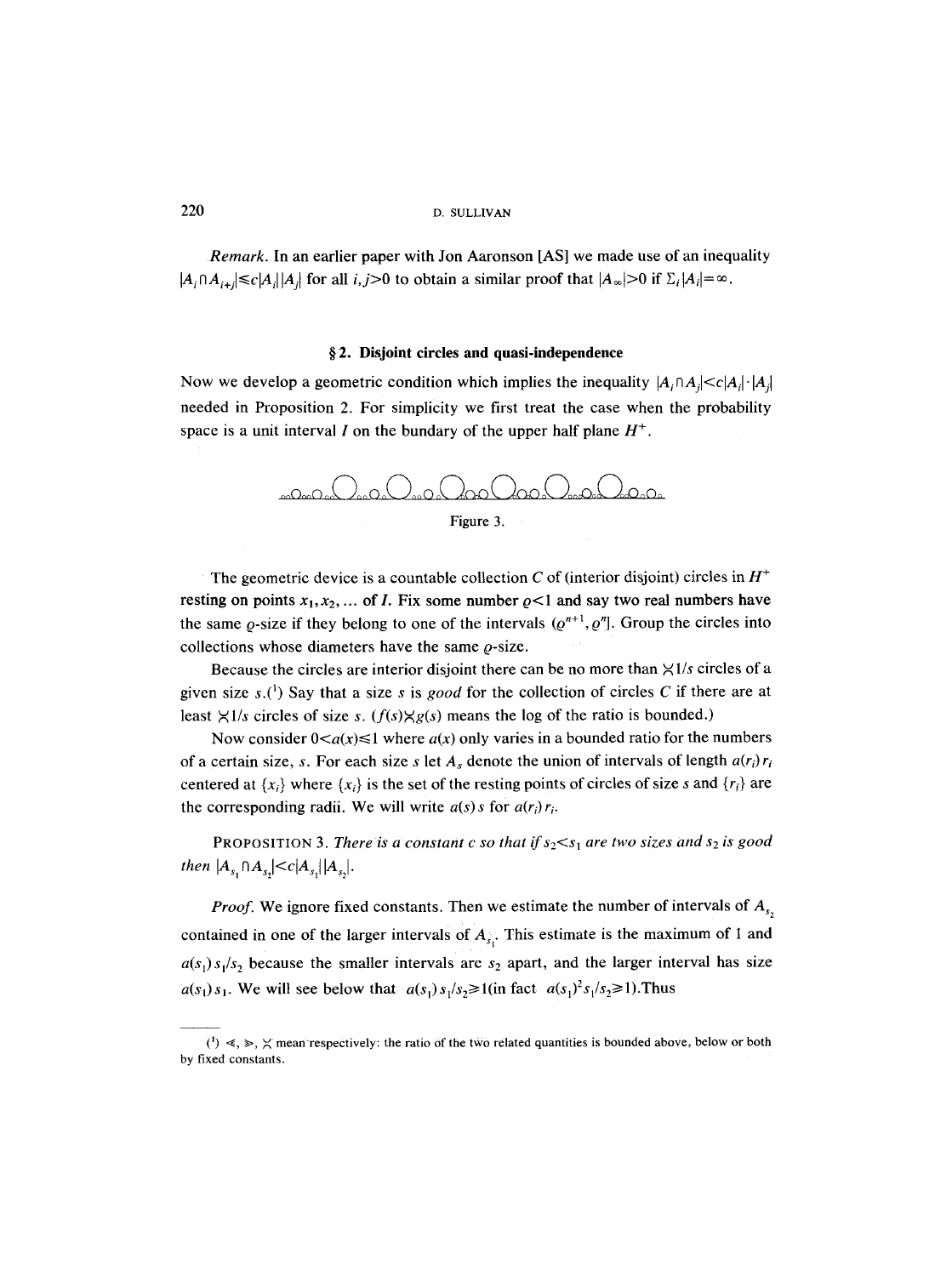$$
|A_{s_1} \cap A_{s_2}| \le \left(\frac{a(s_1) s_1}{s_2}\right) (a(s_2) s_2) \quad \text{(number of intervals in } A_{s_1})
$$

$$
= |A_{s_1}| a(s_2).
$$

Because  $s_2$  is a good size  $|A_{s_2}| = a(s_2)$ . Thus for some  $c$ ,  $|A_{s_1} \cap A_{s_2}| \le c |A_{s_1}| |A_{s_2}|$ . To finish the proof consider the figure





We have  $t \leq (1/r) d^2$ . In our case if an interval of  $A_{s_2}$  intersects one of  $A_{s_1}$  we will have  $d \leq a(s_1) s_1$ ,  $r = s_1$  and  $t = s_2$ . Thus

$$
s_2 \leq (1/s_1) (a(s_1) s_1)^2
$$

or  $1 \le a(s_1)^2 s_1/s_2$  which implies  $1 \le a(s_1) s_1/s_2$ .

*Remark.* The disjoint circles enter our discussion in two ways:

(i) the disjoint circles of *one* size s keep the corresponding intervals of size  $a(s)$  s, a distance s apart;

(ii) the disjoint circles of *different* sizes keep intervals disjoint while the crucial inequality  $a(s_1)s_1/s_2 \ge 1$  is not satisfied. Essentially only this point was missing from the discussion with Kahzdan.

#### **w 3. Khintchine's metric approximation (a new proof)**

**For the rational approximation of almost all reals we use the collection of circles**  (Figure 5) resting on the real axis consisting of circles of diameter  $1/q^2$  resting at  $p/q$ **where p, q are relatively prime.** 

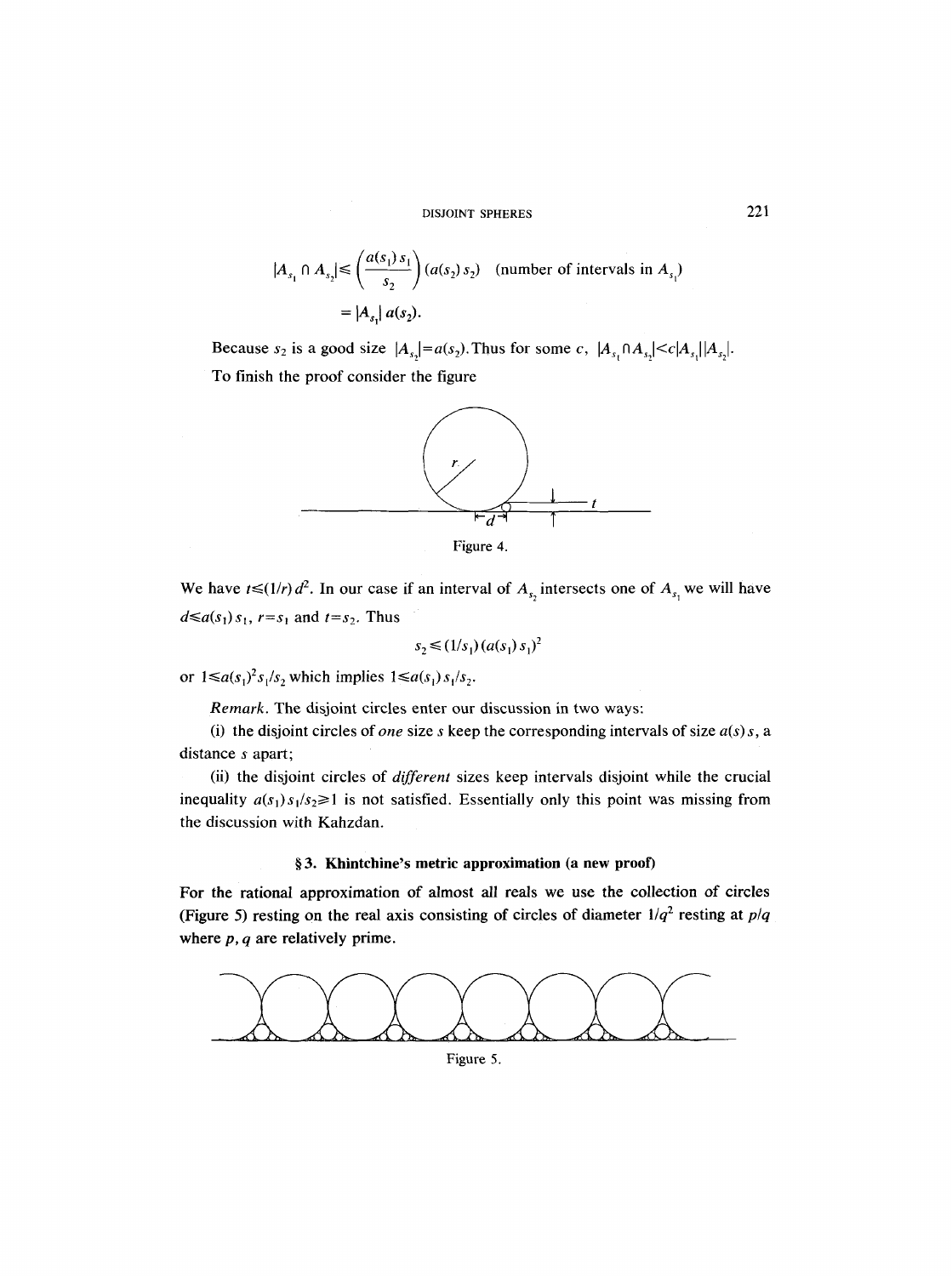Using the continued fraction construction, translating, inverting etc., which preserves circles, it is easy to derive the above figure: disjointness, position *(p/q),* and sizes  $(1/q^2)$ . We offer another proof using discrete groups (in this case *PSI(2, Z))* in §7.

The number of  $p \leq q$  relatively prime to q is on the average  $\geq$  constant q (an easy estimate with the Euler  $\varphi$ -function). The number of circles over the unit interval of a given size (§ 1)  $s=(\varrho^{n+1}, \varrho^n)$ , is the number of pairs  $(p, q)$  with  $p \leq q$ , p relatively prime to q, and  $1/q^2 \in s$ .

Thus q varies between a number N and a (constant  $>1$ ) times N. So for q large we are integrating a quantity on the average as big as  $q$  over an interval of size  $q$ . We obtain  $\chi q^2$  circles of size  $1/q^2$  for every size. (The discrete group proof is in §6.)

For the collection of disjoint circles in the figure then every size is good. This geometric information about the rationals is the only arithmetic structure used in our proof of Khintchine's theorem.

Now let  $0 < a(x) \le 1$  be a function of  $x \in [1, \infty)$  which up to a bounded ratio only depends on the size of x (e.g.  $a(x)$  is smooth and  $|a'x|$  < constant  $\cdot a(x)$ ).

THEOREM 3. *For almost all reals x there are infinitely many solutions* 

$$
|x-p/q| \le \frac{a(q)}{q^2}
$$

*iff*  $\int_1^{\infty} (a(x)/x) dx$  *diverges.* 

*Remark.* This seems to be a new variant of Khintchine's theorem. It is known some condition on the  $a(x)$  is required (besides a divergence condition). In the usual statement one assumes  $a(q)/q$  is monotone decreasing. We have merely assumed that the *size* of the desired approximation only depends on the *size* of the denominator q.

The proof is new, with the arithmetical and geometrical parts separated.

*Proof.* Consider sets  $A_s$  defined by placing intervals of the desired approximation size  $a(q)/q^2$  about those  $p/q$  with  $1/q^2$  of size s.

Since all sizes are good (by the above discussion) we have by Proposition 3

$$
|A_{s_1} \cap A_{s_2}| \le c |A_{s_1}| |A_{s_2}|.
$$

Thus by Proposition 2,  $A_{\infty}$  has positive measure if  $\Sigma |A_{s}| = \infty$ .

If  $q^2$  varies in a bounded ratio so does q and therefore also  $a(q)$ . Thus  $\sum |A_s| = \infty$ means  $\Sigma_i a(x_i) = \infty$  where  $x_i^{-1}$  ranges over the sizes  $\varrho^i$ . By the regularity property of  $a(x)$ this is equivalent to  $\int_0^{\infty} a(\bar{Q}^t) dt = \infty$ . If  $x = \bar{Q}^t$ , this is equivalent to  $\int_1^{\infty} (a(x)/x) dx = \infty$ .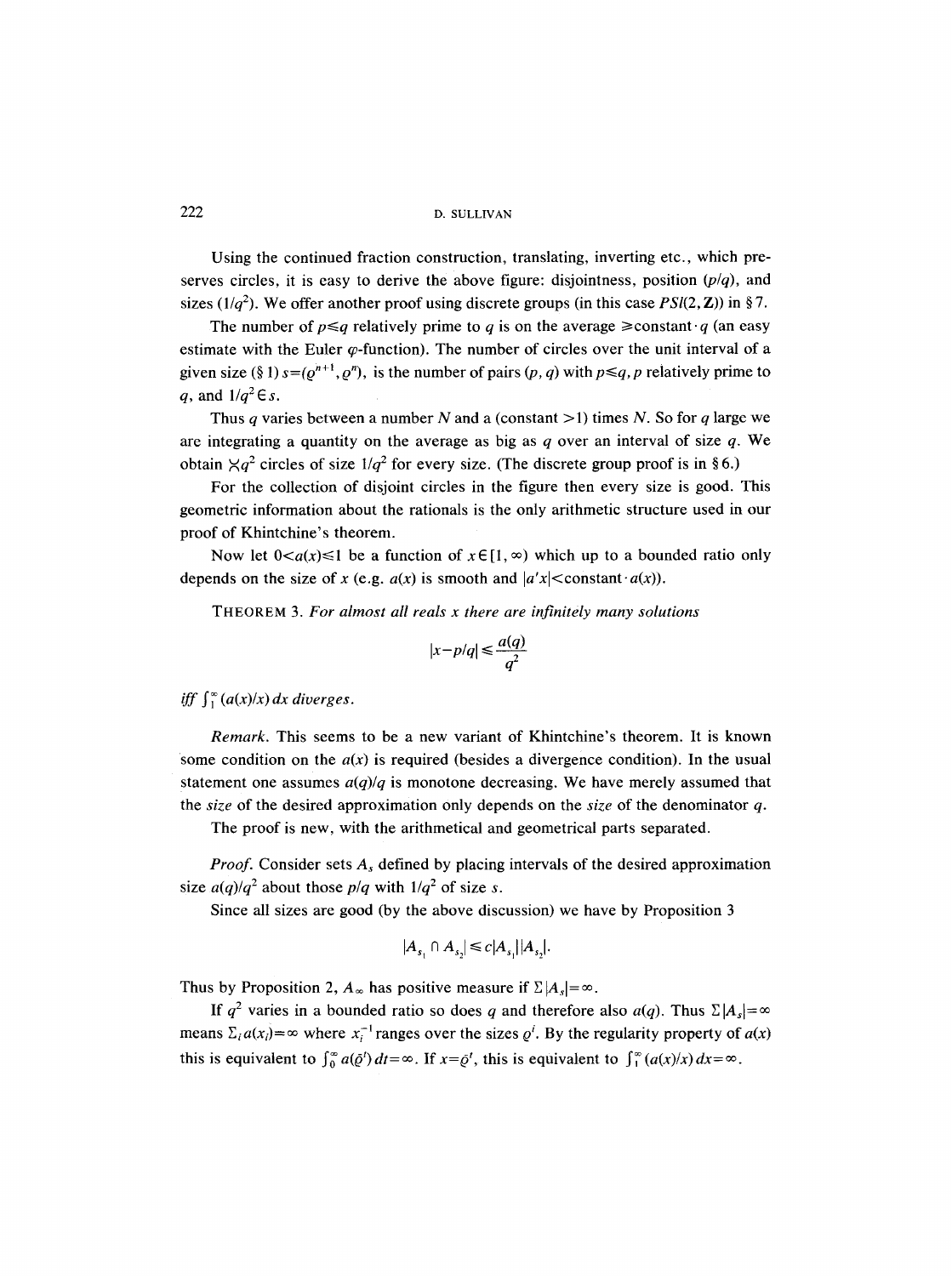Since approximation properties are invariant under rational translations the set of positive measure must be of full measure.  $Q.E.D.$ 

*Quantitative form.* Let  $n(x, N, a)$  denote the number of  $p/q$  with  $q^2 \le N$  so that  $|x-p/q| \leq a(q)/q^2$ .

THEOREM 4. *There exists* c>0 *so that for almost all x,* 

$$
\limsup_{N} \frac{n(x, N, a)}{\int_{1}^{N} \frac{a(x)}{x} dx} = c.
$$

*Proof.* By Proposition 2 there is a set x of positive measure so that

$$
\limsup_{k} \frac{\operatorname{card} \{s_i : x \in a_{s_i}, i \le k\}}{|A_{s_i}| + |A_{s_i}| + \dots + |A_{s_i}|} > 0.
$$

But this function of x is constant on orbits of rational translations. So it must be constant a.e.

Applying the definition gives the result.  $Q.E.D.$ 

*Remark.* W. Schmidt (1960) proves a better quantitative result: the limsup is replaced by a limit and the error is estimated. Schmidt's proof uses more of the **arithmetic** structure of the situation than the simple properties of Figure 5 used here. Our quantitive result can be added as is to the generalized Khintchine,  $\S 7$ , and to the logarithm law for geodesics,  $\S$  9, because only the simple properties of Figure 5 are needed.

#### **w 4. Disjoint spheres and Borel-Cantelli with respect to Lebesgue measure**

If we have a collection of disjoint spheres resting on a bounded set of the plane and we form sets  $A_s$  in the plane which are a union of disks of radius size  $a(1/s)$  s centered on the resting points of spheres of size s we have an exactly analogous discussion to  $\S 1$ .

*Using Lebesgue measure and assuming there are*  $\frac{\times 1}{s^2}$  *spheres of size s the result is that*  $A_{\infty}$  *has positive real measure iff*  $\int_{1}^{\infty} (a^{2}(x)/x) dx = \infty$  (a(x) as in § 3).

The proof goes as before. The Figure 4 argument showing  $a(1/s_1)s_2/s_1 \ge 1$  if two disks of different sizes intersect has the same force.

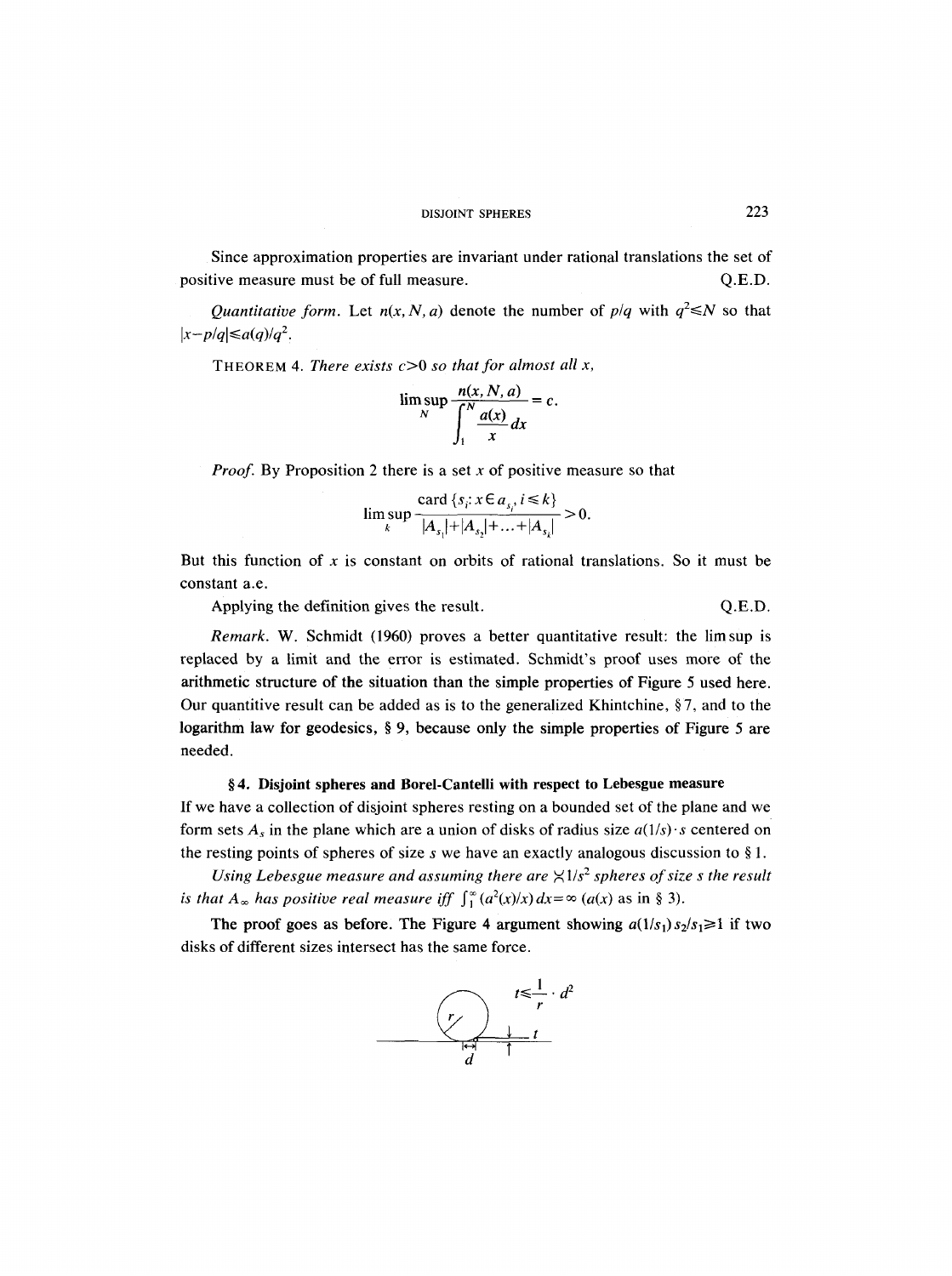The spacing argument to show (the number of disks of  $A_{s}$  in a disk of  $A_{s}$ )  $(a(1/s_1) s_1/s_2)^2$  now becomes an area argument,



Figure 6.

The boundary effect is treated using the fact that the Lebesgue area is only increased by a factor if the large disk is increased by a factor.

*Similarly, we can consider disjoint spheres in*  $\mathbf{R}_{+}^{d+1}$  *resting on a bounded set of*  $\mathbf{R}^{d}$ *. We form sets*  $A_s \subset \mathbb{R}^d$  which are d-balls of radius size  $a(1/s) \cdot$  (size of sphere) centered at *resting points, and assuming there are*  $\frac{1}{s^d}$  *spheres of size s find that Lebesgue measure*  $A_{\infty} > 0$  *iff*  $\int_{1}^{\infty} (a(x)^{d}/x) dx = \infty$ .

#### **w 5. Disjoint spheres arising from cusps**

Let  $\Gamma$  denote any discrete groups of hyperbolic isometries of the upper half space model of  $H^{d+1}$  with boundary  $R^d \cup \infty$ . A *cusp* is a conjugacy class of infinite maximal parabolic subgroups and it corresponds to a thin region R in  $H^{d+1}/\Gamma$  with a simple fundamental group generated by short loops. See [T, 5.55].

The inverse image of R in  $H^{d+1}$  (viewed as the upper half space above  $R^d$ ) consists of a disjoint union of  $(d+1)$  balls in  $H^{d+1}$  resting on  $R^d$  plus everything above a plane parallel to  $\mathbb{R}^d$  in case  $\infty$  is fixed by a representative subgroup of the cusp. (See Figure 7.)

In the latter case, which can always be arranged, the configuration of disjoint spheres will be invariant by a discrete group of translations of  $\bf{R}$  having rank  $k \le d$ . This group has finite index in the parabolic group fixing infinity and its rank  $k$  is called the rank of cusp.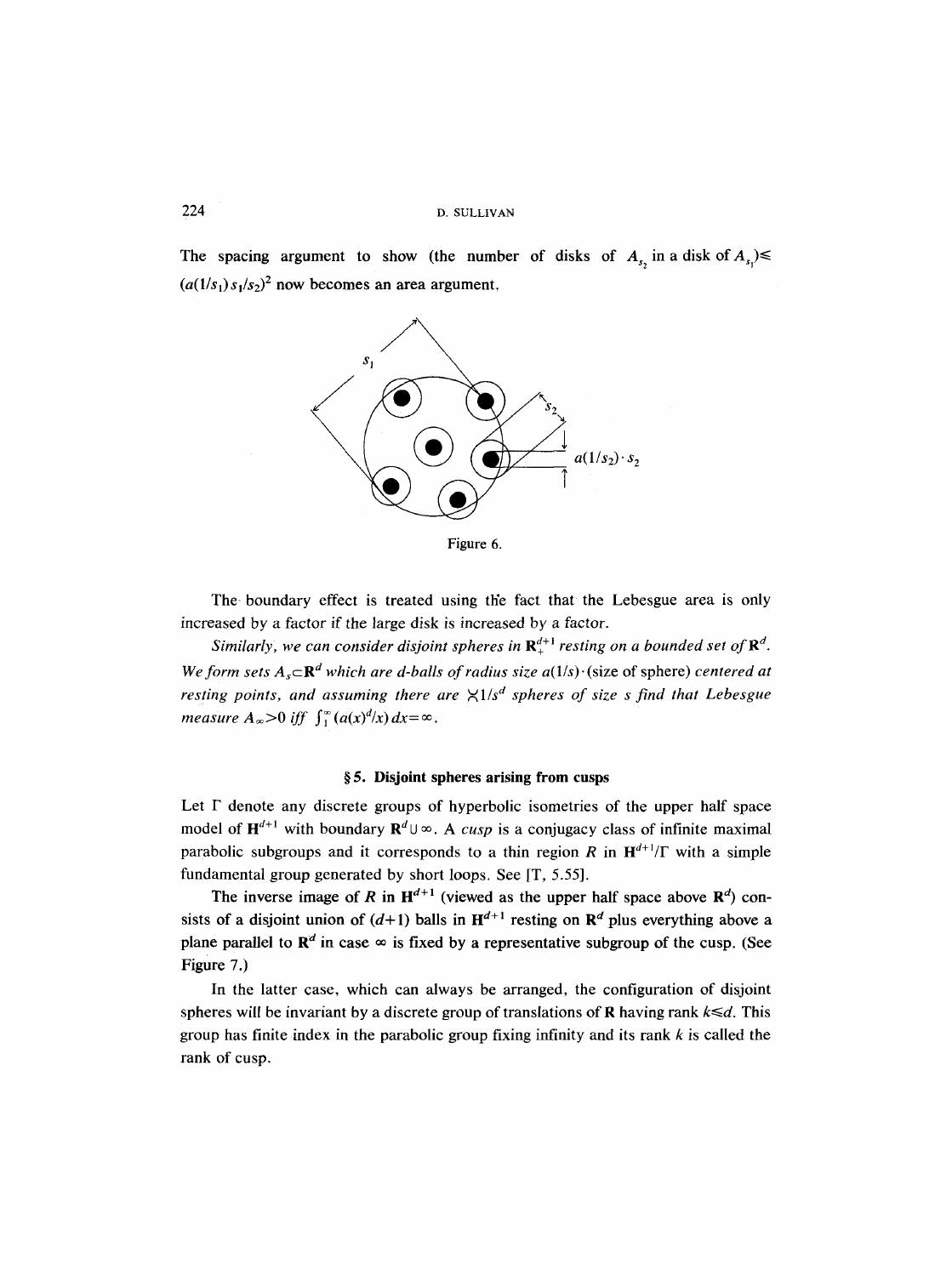

 $\pi$  $\eta$ 

The number of cusps of  $\Gamma_d$ ,

§7, is the class

 $\mathcal{P}$ 

number of  $Q(\sqrt{-d})$ .

**Figure 8.** 

 $\left\{ \hat{p}\right\}$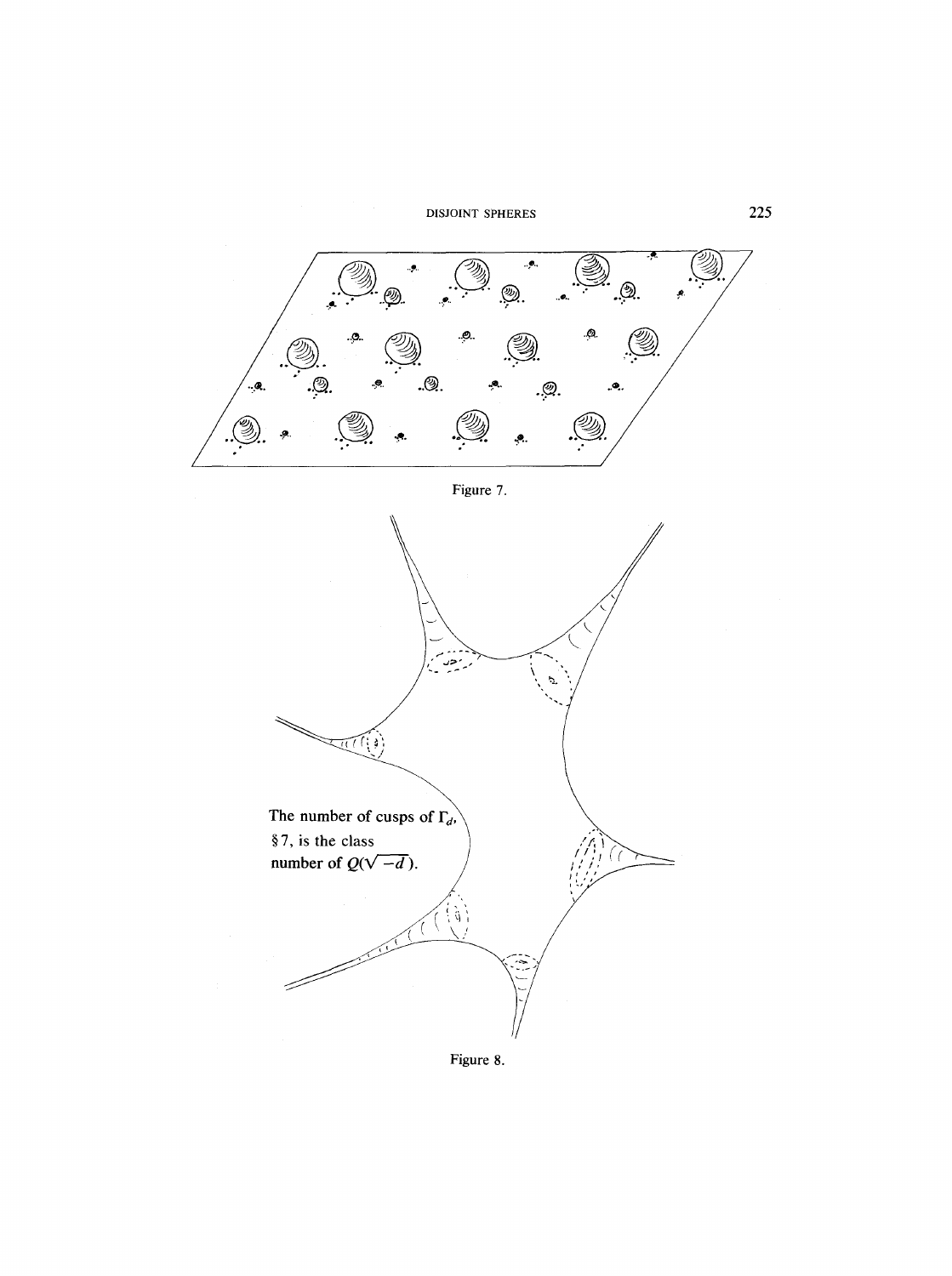If  $H^{d+1}/\Gamma$  has finite volume all cusps have rank d and each determines an exponentially thinning end homeomorphic to  $(d$ -torus) $\times$ [0,  $\infty$ ), assuming the parabolic group is torsion free. (See Figure 8.)

#### **w 6. Disjoint spheres and the mixing property of the geodesic flow**

If  $\Gamma$  is a discrete group of hyperbolic isometries and  $H^{d+1}/\Gamma$  has finite volume, one knows that relative to smooth measure the geodesic flow on the unit tangent is ergodic, preserves a finite invariant measure, and is mixing. If  $\chi$  denotes the characteristic function of a small ball B in  $H^{d+1}/\Gamma$  lifted to the tangent bundle, then by mixing  $\int$   $(\chi \cdot g_t) \cdot (\chi) \rightarrow$ constant $> 0$  as  $t \rightarrow \infty$ .

The picture in the universal cover is:



The integral counts  $e^{-dt}$  (number of  $\Gamma$  orbit balls approximately t away from a fixed lift of B). Thus the number of orbit points in fixed width spherical shells is caught between two constants times  $e^{dt}$ , *t* the radius.

*Note.* This mixing was used over l0 years ago by Margulis to derive this kind of estimate.

On the other hand the orbit of  $B$  falls into groups uniformly distributed on the horospheres (spheres in  $H^{d+1}/\Gamma$  tangent to  $R^d$ ) along the  $\Gamma$  orbit of one cusp:

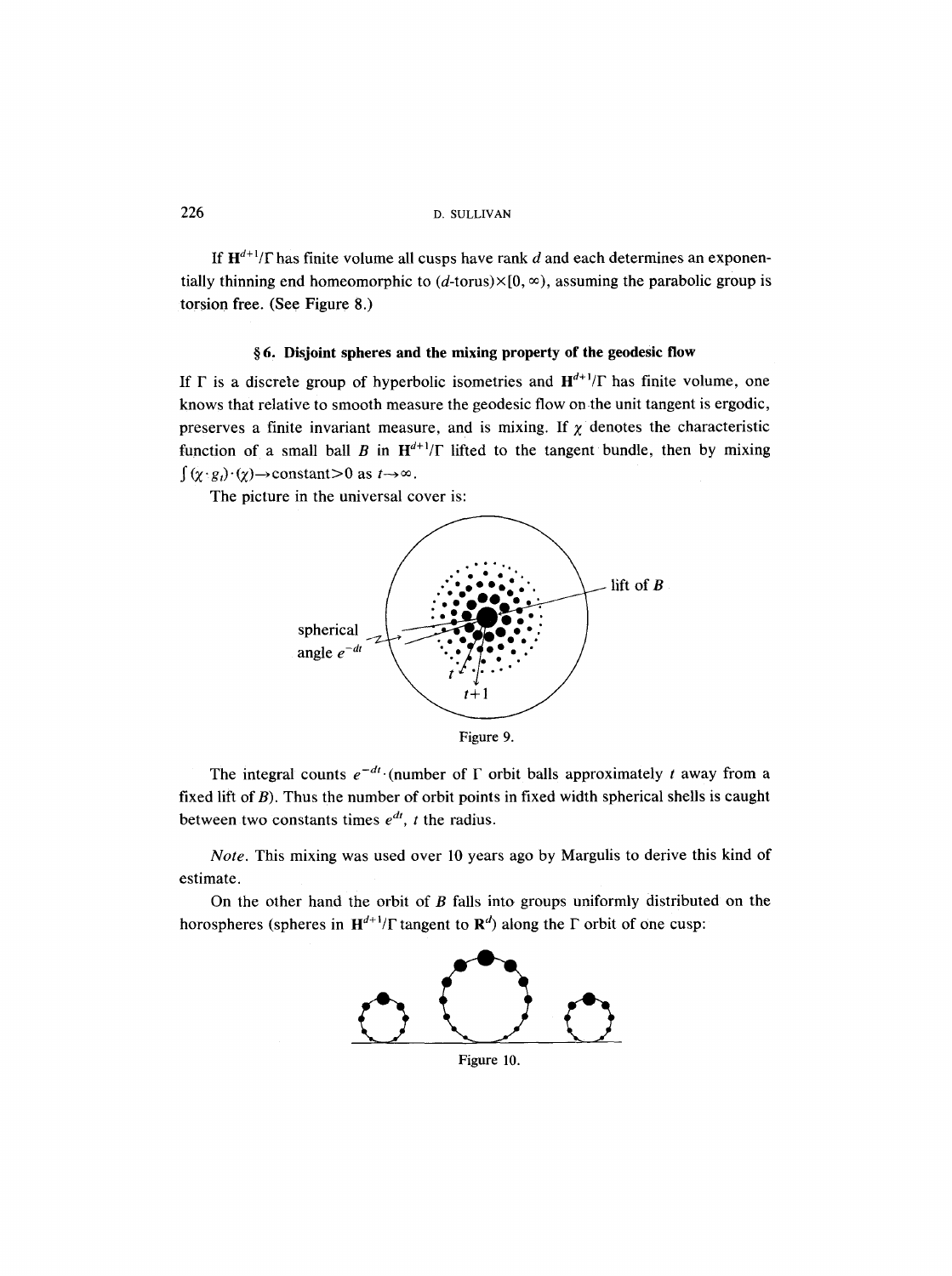The sum of  $e^{-d(x, yx)}$  over one horosphere is commensurable to the largest term  $((x, y)$ = hyperbolic distance) each being comparable to the solid angle of the horosphere viewed from the fixed lift of  $B$  (with center  $x_0$ , say). Thus we are close to the proof of

PROPOSITION 4. *There is a*  $\varrho$ *<1, so that the number of spheres resting on a compact set of*  $\mathbb{R}^d$  *in a horospherical family of a fixed spherical size*  $s \in (0^{n+1}, 0^n]$  *is comparable to (1/s) d.* 

*Proof.* (1) If a horosphere has Euclidean size s in the unit ball model the closest point to the center is at hyperbolic distance d where  $s \times e^{-d}$ .

(2) For a compact set of  $\mathbb{R}^d$ , sizes of horospheres resting there are comparable to the corresponding sizes of horospheres in the unit ball which are the image by stereographic projection. Thus we may work in either model.

(3) We refer to the term  $e^{-d(x_0, y x_0)}$  as the solid angle of (a unit object at)  $yx_0$  as viewed from  $x_0$ .

Now the total solid angle of the part of the orbit inside a ball of radius T about  $x_0$  is at most  $ce^T$ . By the mixing argument above the solid angle in a spherical shell of unit width is at least  $c'e^T$ , for T sufficiently large.

If we recollect the solid angle on each horosphere and move it to the orbit point closest to  $x_0$ ,



we only increase this solid angle by a definite factor.

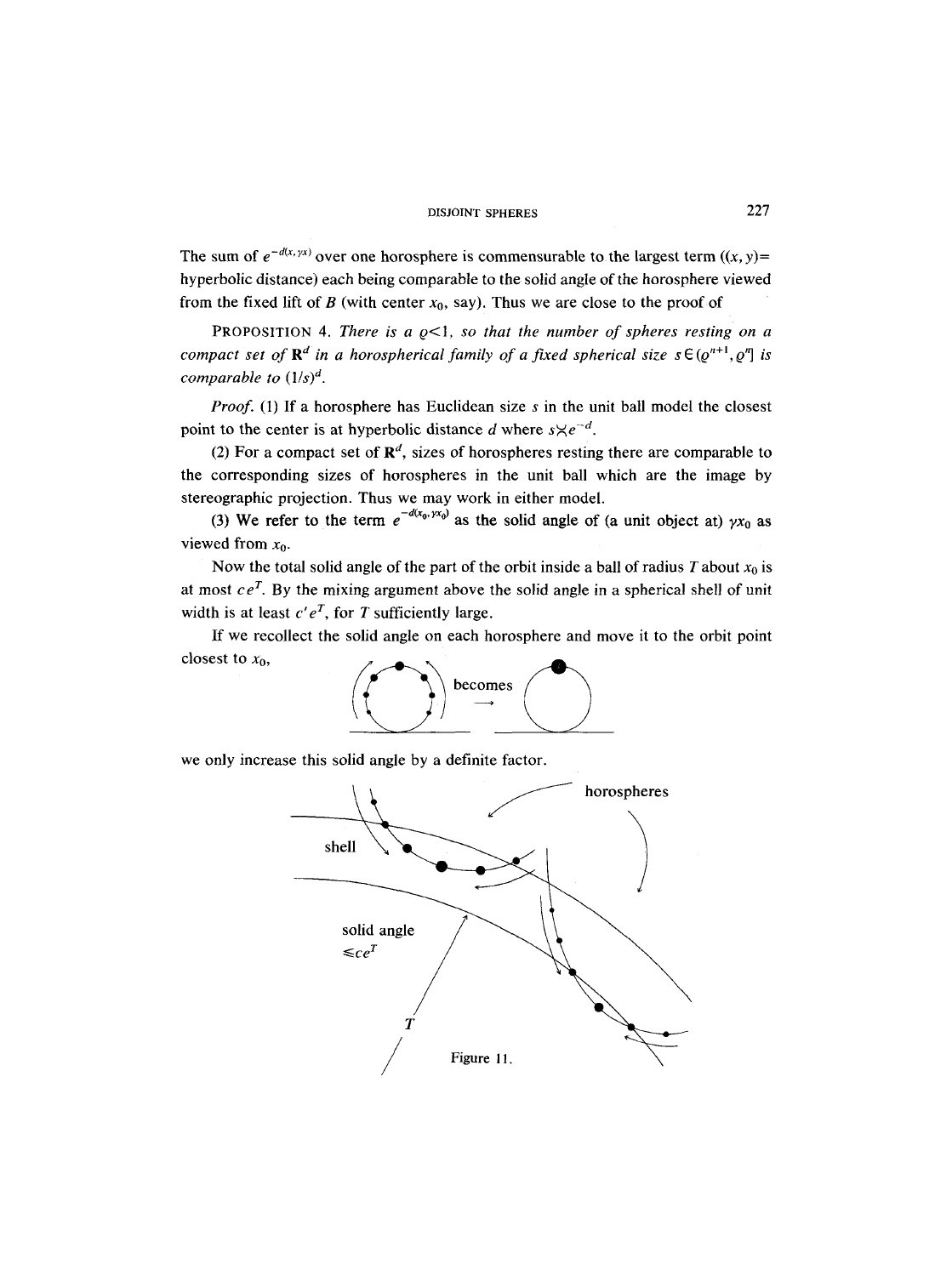Thus the recollecting process'only loses from the shell an amount of solid angle at most  $ce^T$ . By considering shells of width k thick enough we can be sure that at least  $c''e^T$  remains in each such thick shell.

This will mean there are  $c^me^T$  (at least) horospheres with their tops in the successive shells  $[T, T+k]$ .  $Q.E.D.$ 

#### **w 7. Disjoint spheres and imaginary quadratic fields**

Let  $\Gamma_d$  denote the Bianchi group consisting of  $2\times 2$  matrices of determinant one with entries in the ring of integers  $\vartheta = \vartheta(d)$  of  $Q(\sqrt{-d})$ , where d is a positive integer which is not a perfect square.

Suppose  $p, q \in \vartheta(d)$  are relatively prime in the sense that  $pr+qs=1$  for  $r, s \in \vartheta$ . Equivalently, ideal  $(p, q) = \vartheta$ . Then

$$
\gamma = \begin{pmatrix} p & -s \\ q & r \end{pmatrix}
$$

belongs to  $\Gamma_d$  and  $\gamma(\infty)=p/q$  since  $\gamma(z)=(pz-s)/(qz+r)$ . The image of a horizontal plane at height one will be a sphere resting on  $p/q$  of some diameter  $d(p, q)$ .

PROPOSITION 5.  $d(p, q) = 1/|q|^2$ .

*Proof.* If the element  $\gamma^{-1}$  is the composition of an inversion about a sphere with center  $p/q$  and radius R followed by a Euclidean reflection, then R is the radius of the circle  $|1/(qz+r)|^2=1$ , i.e.  $R=1/|q|$ . Thus  $\gamma^{-1}$  takes a sphere resting at  $p/q$  of diameter *l/|q|* to a horizontal plane at height  $1/|q|$ . It follows a plane at height 1 is carried by  $\gamma$  to a sphere of diameter  $1/|q|^2$  resting at  $p/q$ .



Figure 12.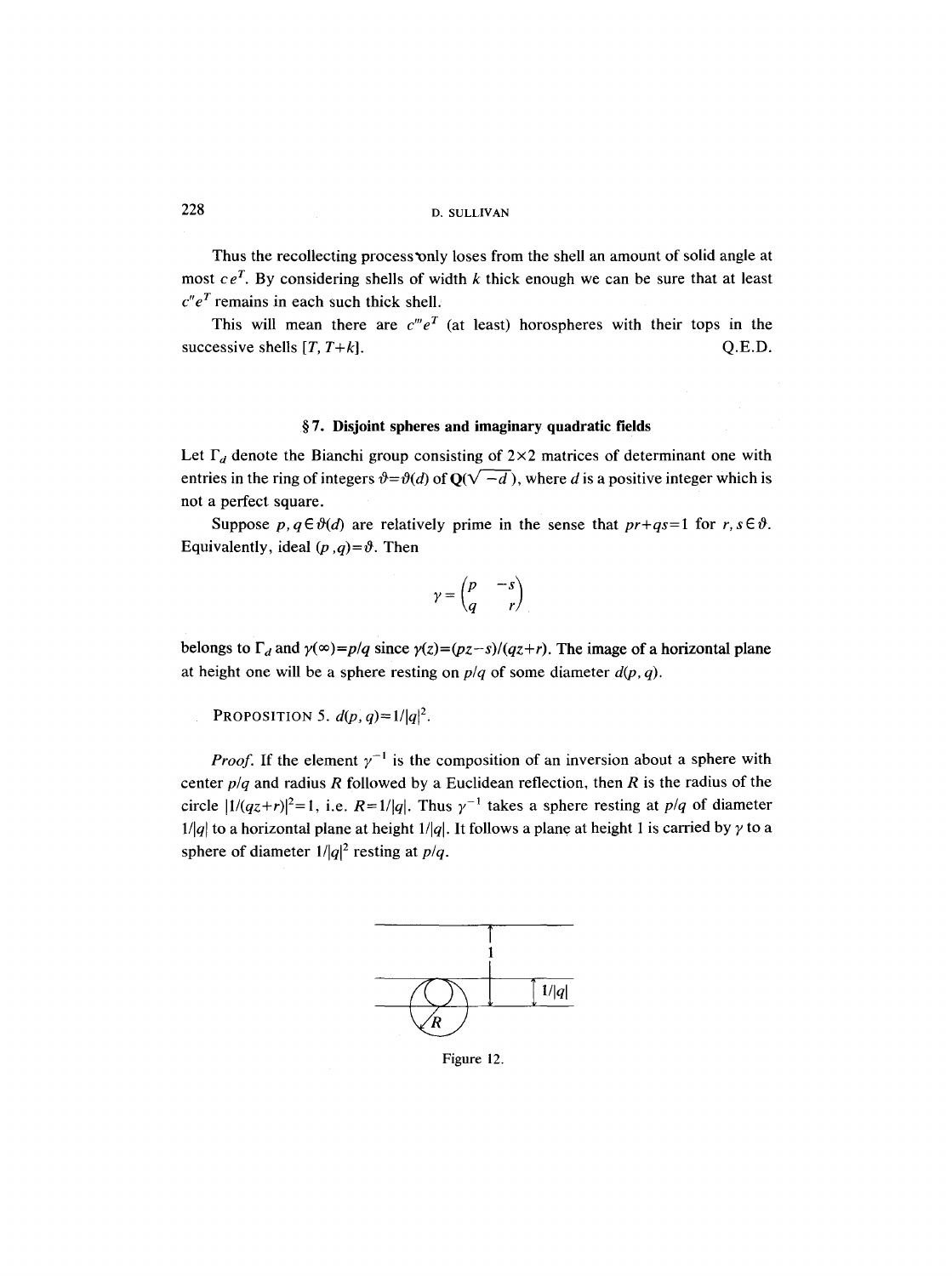COROLLARY. *The*  $\Gamma_d$  *orbit of the horosphere at*  $\infty$  *consists of disjoint spheres resting on these p/q where ideal*  $(p, q) = \vartheta$  *and having diameters a constant times*  $1/|q|^2$ .

Since  $H^3/\Gamma_d$  has finite volume the proposition of §6 implies the number of spheres a certain size s is at least constant  $(1/s)^2$ . So we are in a position to generalize Khintchine metric approximation theory to imaginary quadratic fields. Let  $0 < a(x) \le 1$ be a function so that the size of  $a(x)$  up to bounded ratio only depends on the size of x up to bounded ratio.

THEOREM 5. Fix an imaginary quadratic field  $\mathbf{Q}(\sqrt{-d})$  with ring of integers  $\vartheta$ . *For almost all complex numbers z there are infinitely many pairs p,*  $q \in \theta \times \theta$  *satisfying* 

$$
|z-p/q| \leq \frac{a(|q|)}{|q^2|}, \quad ideal (p, q) = \vartheta
$$

*iff* 

$$
\int_1^\infty \frac{a(x)^2}{x} dx = \infty.
$$

*Remark.* For  $a(|q|) \equiv 1$ , this was proved by Swan for all but a certain countable set of z.

*Proof.* We follow the proof of Khintchine's theorem in §3. We have calculated the positions and sizes of the disjoint spheres in the proposition above. They are disjoint by the discussion of  $\S 5$  and there are enough of them by the discussion of  $\S 6$ .

We construct disks around the bases of  $p/q$  of size  $a(s)$ s where  $s \in 1/|q|^2$  and we apply the Borel-Cantelli of  $§ 4$  to prove the result.

#### **w 8. Disjoint spheres and geodesic excursions**

Consider the Figure 13(a), in which a geodesic of  $H^{d+1}/\Gamma=V$  viewed in  $H^{d+1}$  heads toward a definite point at infinity entering and leaving a sequence of disjoint horospheres which are those of a cuspidal orbit.

In the quotient  $V$  these horospheres project to the cuspidal end and the geodesic of Figure 13 (b) enters the end at time t, reaches a maximum penetration at time  $t'$  and leaves the cusp at time  $t''$ . (See Figure 14.)

The distance penetrated is comparable to the log of the ratio of diameters *d/d'.*  Also up to an additive constant the time  $t$  at which a geodesic reaches a point y away from the boundary satisfies  $y=e^{-t}$ .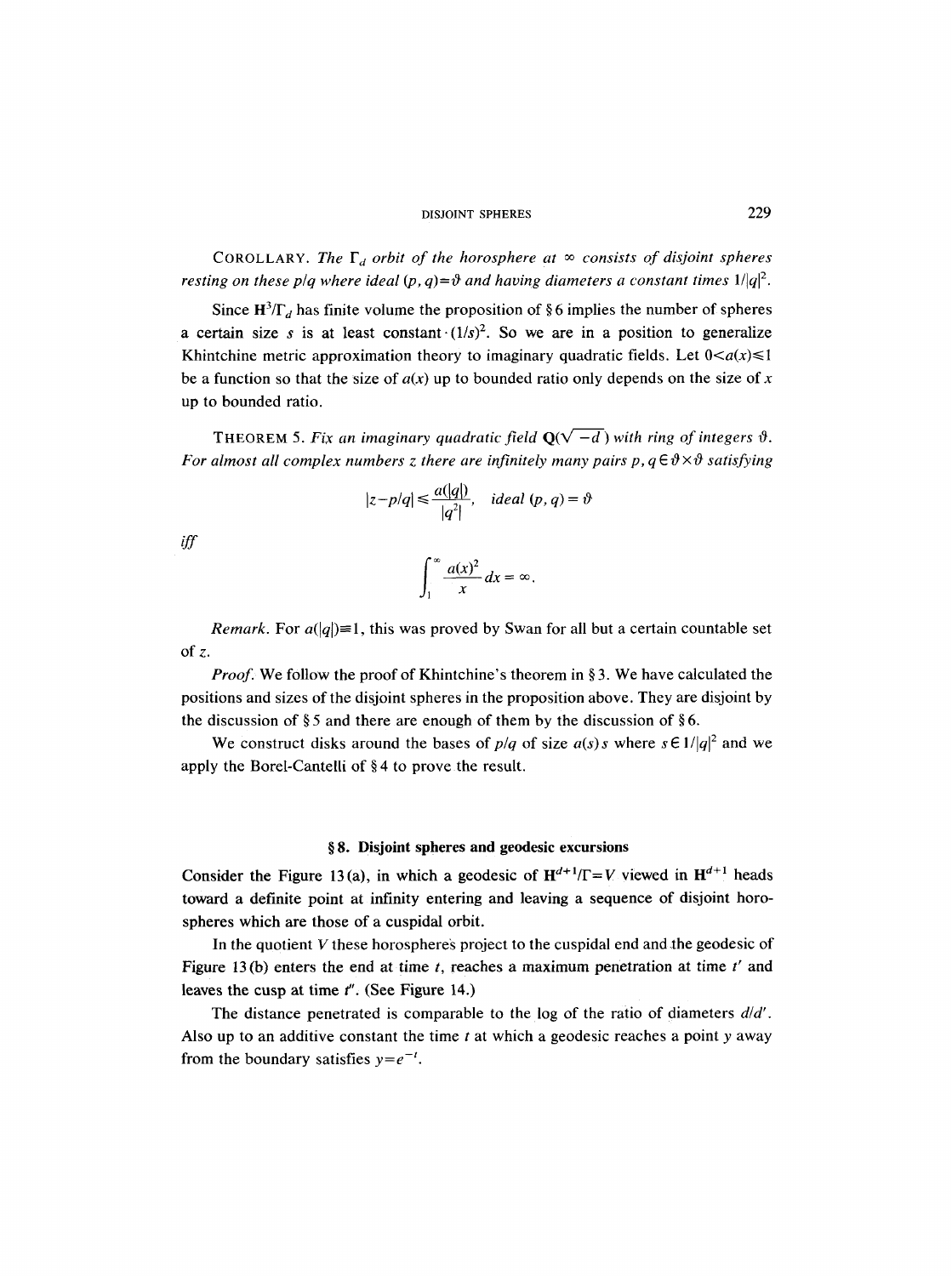





Thus a geodesic has a sequence of maximal penetrations of distance  $d_1, d_2, \dots$  at times  $t_1, t_2, \ldots$  iff the endpoint  $\xi$  of the geodesic has a certain sequence of approximations by base points  $b_i$  of a sequence of horospheres of radii  $r_i$ . Namely up to fixed constants

$$
|\xi - b_i| < r_i a_i
$$

where  $a_i = e^{-d_i}$  and  $r_i = e^{-(t_i - d_i)}$ .

*Thus the excursion pattern of a random geodesic into a cuspidal end is equivalent to the approximation of the random point on the boundary of*  $H^{d+1}$  *by the bases of horospheres in that cuspidal orbit.* 

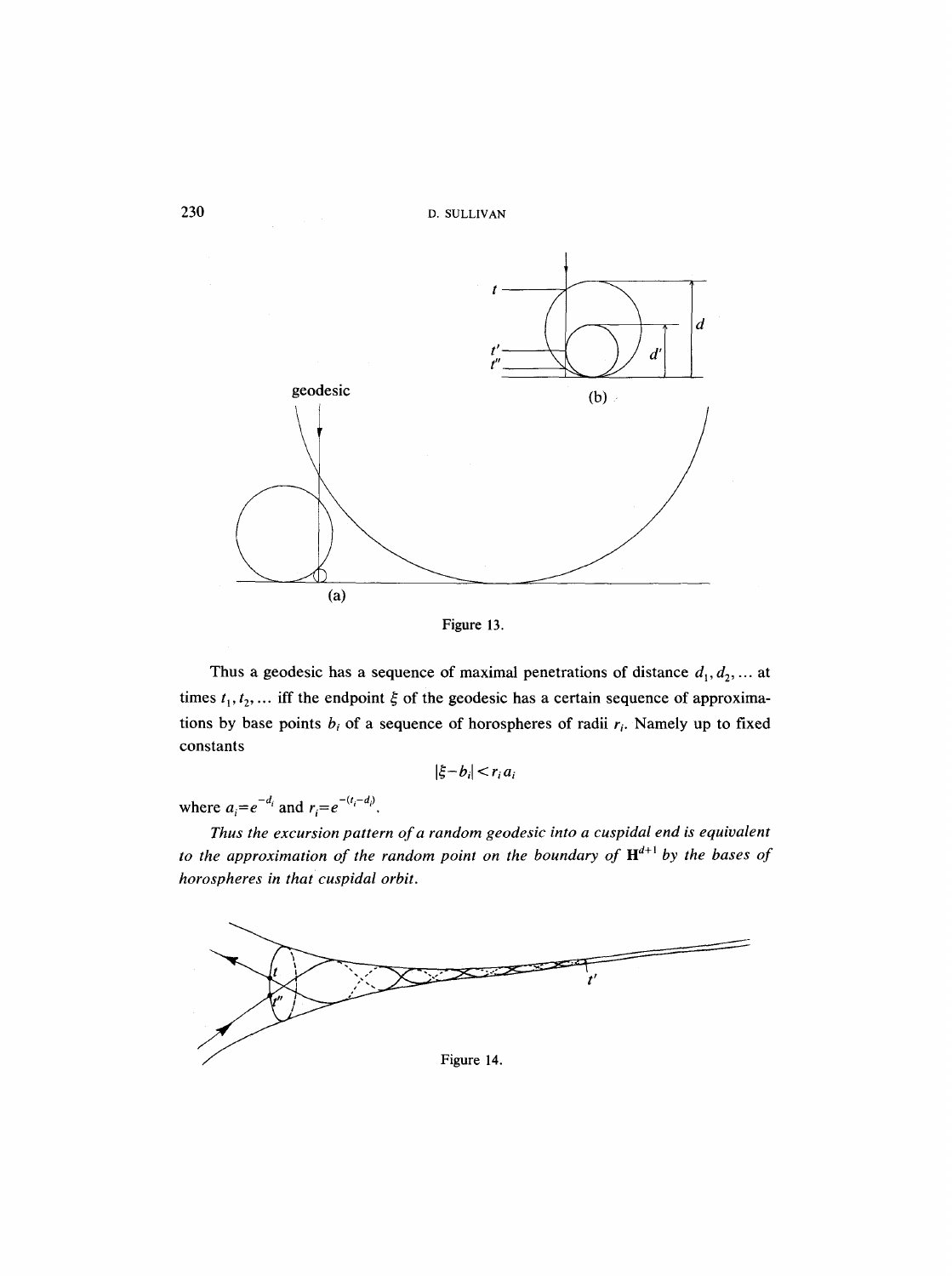#### **w 9. The logarithm law for geodesics**

Let  $\Gamma$  be a discrete group of hyperbolic isometries of  $H^{d+1}$  so that  $V=H^{d+1}/\Gamma$  has finite volume. Let dist  $v(t)$  denote the maximum of 1 and the distance from a fixed point in V to the point achieved after traveling time  $t$  along the geodesic starting in direction  $v$ .

THEOREM 6. *For almost all starting directions v,* 

$$
\limsup_{t\to\infty}\frac{\text{dist }v(t)}{\log t}=1/d.
$$

*Proof.* The volume of the part of V where dist $\geq T$  is  $\lt e^{-dT}$ . Thus volume {v: dist  $v(t_i) \geq T_i$ } $\lt e^{-dT_i}$  because the geodesic flow is volume preserving (in the unit tangent bundle whose volume fibres over the volume of  $V$  with the volume of each fibre constant).

Thus for any ( $\varepsilon > 0$ ) if we restrict to integral times  $t_1, t_2, \ldots (t_n=n)$  for almost all v the inequalities

$$
\operatorname{dist} v(t_n) \ge \left(\frac{1}{d} + \varepsilon\right) \log t_n
$$

are true for only finitely many  $t_n$  (because  $\sum_n \exp(-\frac{d(1}{d+\varepsilon)}\log n) < \infty$ , Proposition 1). So  $\limsup_t \text{dist } v(t) / \log t \leq 1/d$ .

The non trivial direction uses the approximation theory by the bases of disjoint horospheres developed above in  $\S$ §2, 4, 5, 6 and 8.

We want to show for almost all  $v$  the inequality

$$
\operatorname{dist} v(t) \ge \frac{1}{d} \log t
$$

is satisfied for a sequence  $t_1, t_2, ...$  tending to  $\infty$  (depending on v). By §8 such a sequence corresponds to approximations of the endpoint  $\xi = \xi(v)$  by bases  $b_i$  of the horospheres in a cuspidal orbit (there are only finitely cusps in the quotient) of radii  $r_i$ ,

$$
|\xi - b_i| \le a_i r_i
$$

where

$$
a_i = e^{-d_i} = \exp\left(\frac{1}{d}\log t_i\right) = t_i^{-1/d}
$$

$$
r_i = e^{-t_i - d_i} = \exp\left(t_i + \frac{1}{d}\log t_i\right) = t_i^{-1/d} e^{-t_i}.
$$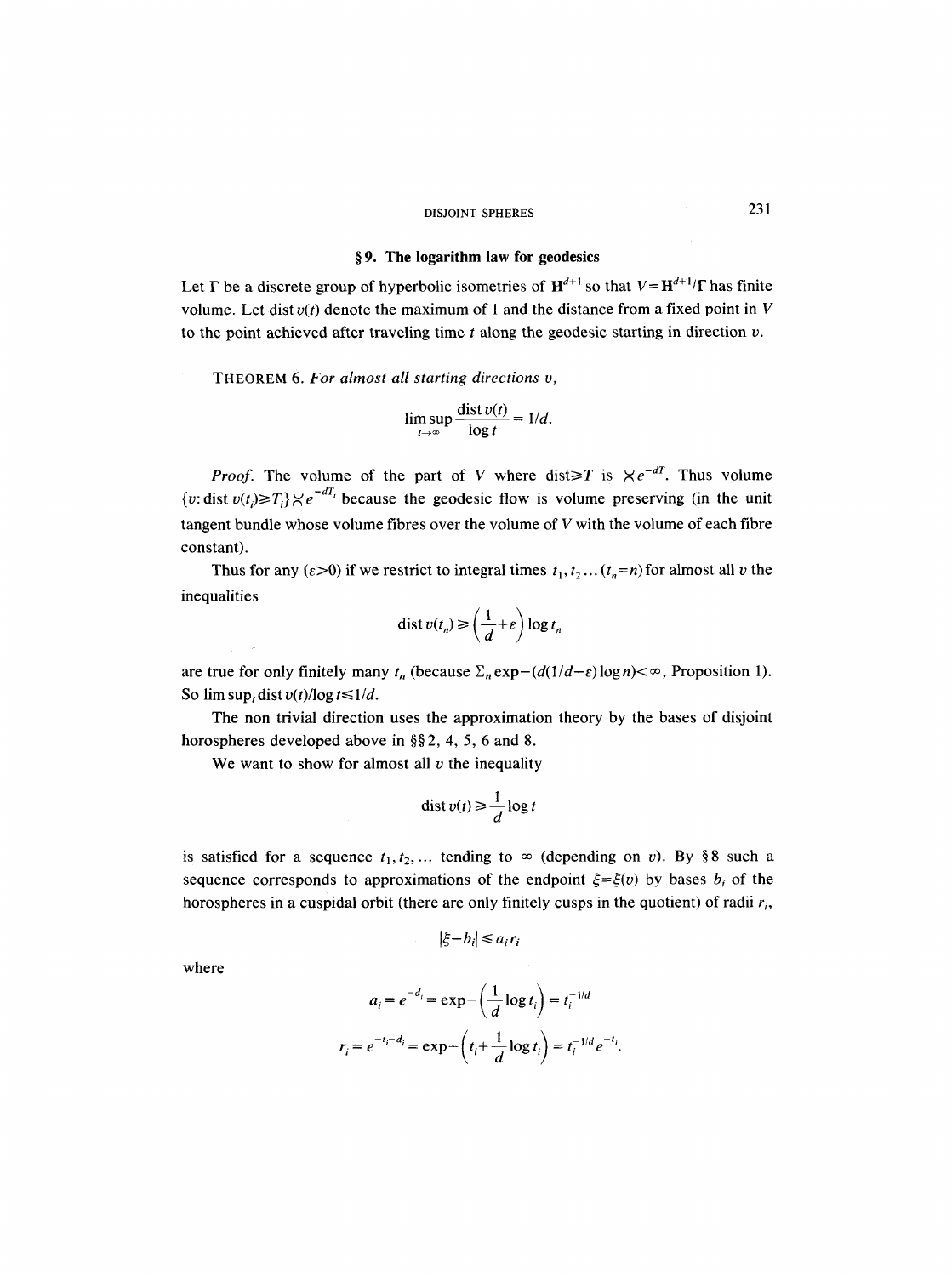Now take  $a(x)=(2\log x)^{-1/d}$  in the discussion of §§2 and 4 for  $x \in [e, \infty)$ . Since  $\int_{e}^{\infty} (a(x)^{d}/x) dx = \infty$  we have by §§4 and 6 for almost all  $\xi$  infinitely many approximations by bases  $b$  of horospheres of size  $s$  of the form

$$
|\xi - b| \leq a(1/s) s = (2 \log 1/s)^{-1/d} s.
$$

For almost any  $\xi$  and this sequence  $r_i \in s_i$  define  $t_i$  by  $r_i = t_i^{1/d} e^{-t_i}$ . Then

$$
(2\log 1/s_i)^{-1/d} = (2\log t_i^{-1/d} e^{t_i})^{-1/d} = (2\log t_i^{-1/d} + 2t_i)^{-1/d}.
$$

which is eventually  $\leq t_i^{-1/d}$ .

Thus we have found arbitrarily large solutions to the inequality

$$
\operatorname{dist} v(t) \ge \frac{1}{d} \log t,
$$

and the theorem is proved.

*Remark.* (1) Actually the proof shows we can find for many  $\varphi(t)$  arbitrarily large solutions of dist  $v(t) \ge \varphi(t)$  iff a certain integral diverges. (We leave the formulation to the reader.)

(2) Also the quantitative part of § 2 shows the number of integral times  $\leq N$  that the inequality is satisfied is infinitely often as large as the diverging integral. (Again we leave the formulation to the reader.)

#### **w 10, Disjoint spheres and the spatial distribution of the canonical geometric measure**

Let  $\Gamma$  be a discrete group of hyperbolic isometries (in 3-space say) which has a fundamental domain with finitely many sides. On the limit set of  $\Gamma$  (the set of cluster points in  $\partial H^3 = \partial B^3 = S^2$  of any orbit of  $\Gamma$  in  $H^3$ ) there is a canonical geometric measure  $\mu$  characterized by

$$
\gamma^* \mu = |\gamma'|^D \mu, \quad \gamma \in \Gamma.
$$

Here D is the Hausdorff dimension of  $\Lambda$  and  $|\gamma'|$  is the linear distortion of  $\gamma$  in the Euclidean metric  $\rho$  on the ball model of  $\mathbb{H}^3$ . (Theorem 1,  $[S_2]$ ).

In this section we study the density function of  $\mu$ ,  $\mu(\xi, r)$ =the  $\mu$  mass of an r-disk on the sphere centered at  $\xi$  (in the  $\varrho$ -metric).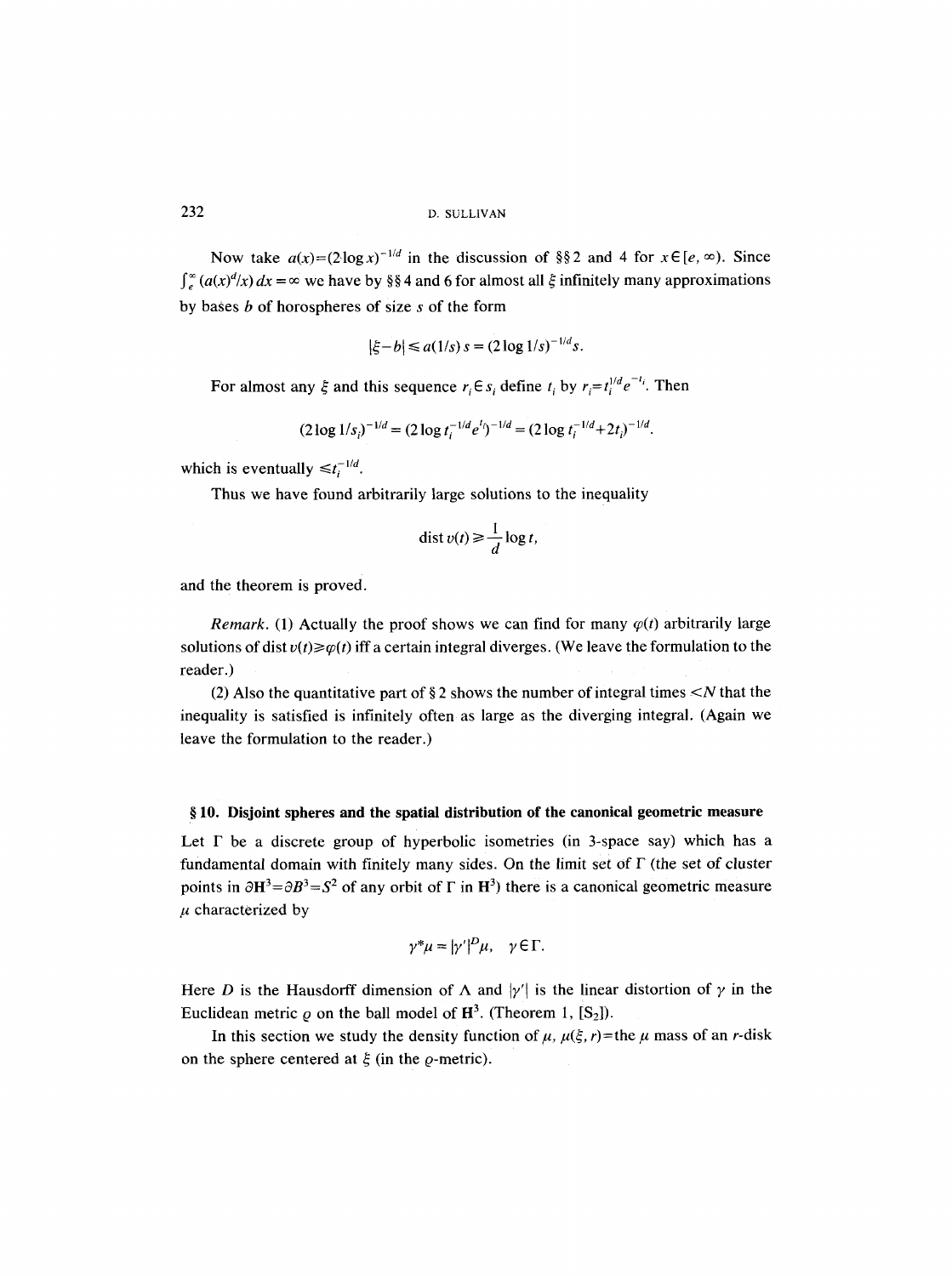In §§4 and 6 of  $[S_2]$  the estimate

$$
\mu(\xi, r) \times r^D \cdot \exp\left((k(v(t)) - D) \cdot \text{dist}\,v(t)\right) \tag{1}
$$

was derived, where v points toward  $\xi \in \Lambda$ ,  $r=e^{-t}$ ,  $v(t)$  and dist  $v(t)$  are as in §8, and  $k(v(t))$  is the rank of the cuspidal end where  $v(t)$  is—assuming dist  $v(t)$  is larger than a convenient constant.

(For such geometrical finite groups we work in the convex hull of  $\Lambda$  which after dividing by  $\Gamma$  is compact with cuspidal ends, see [T, §§ 5 and 8] and [S<sub>2</sub>, § 2].)



The measure  $\mu$  determines a finite invariant measure  $dm_{\mu}$  for the geodesic flow which is ergodic  $[S_2, \S_2]$  and even mixing, see Dan Rudolph [R] and/or note below.

Thus by (1) and the ergodicity of the geodesic flow we can expect the ratio  $\mu(\xi, r)/r^D$  for  $\mu$  almost all  $\xi$  to be *arbitrarily large* as r->0 if the maximal rank  $k_+$  of a cusp is greater than D and to be *arbitrarily small* as  $r \rightarrow 0$  if the minimal rank  $k_{-}$  of a cusp is less than D. (For  $\Gamma$  operating in  $\mathbb{H}^3$ , k can be 1 or 2.)

Now the mixing property of the geodesic flow implies, just as in  $§6$ , that the number of disjoint horospheres ( $(\S 5)$  in a cuspidal orbit) of size s is comparable to  $(1/s)^D$ . (The calculation makes use of Proposition 3, § 2 of [S<sub>1</sub>].)

Also (1) implies the  $\mu$  mass of a disk of size  $a(1/s)$ s centered at the base of a horosphere of size s in a rank k cuspidal orbit is comparable to  $a(1/s)^{\sigma} s^D$  (using the dictionary of §8 where  $\sigma=2D-k$ .

<sup>16-822908</sup> Acta Mathematica 149. Imprim6 le 25 Avril 1983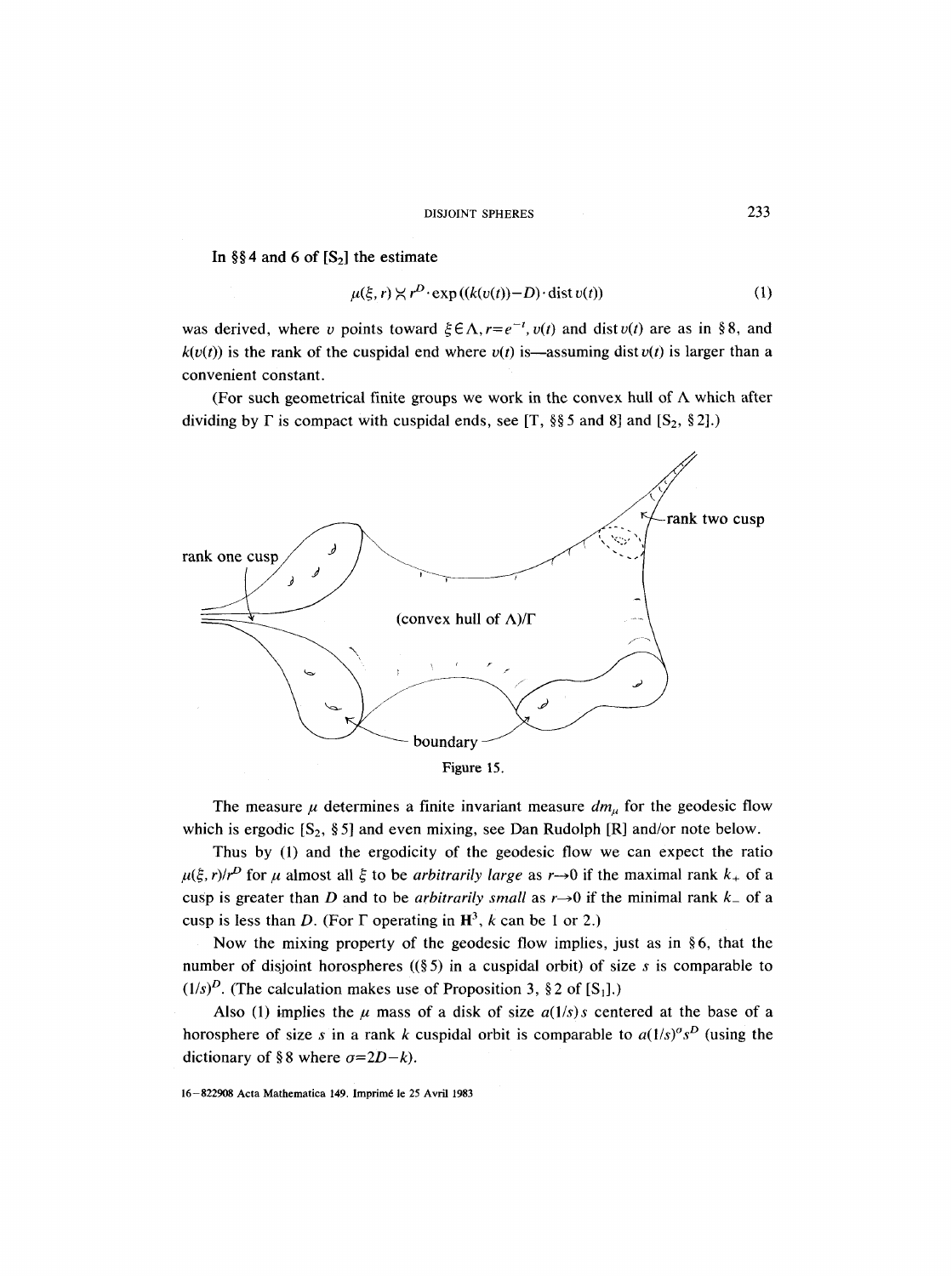Then if we form sets  $A_s$ , as in §§ 2 and 4, of such disks, the Borel-Cantelli lemma will hold *relative to the measure*  $\mu$ *.* Namely for nice functions  $a(x)$ ,  $\mu(A_{\infty})>0$  iff  $\int_{1}^{\infty} (a(x)^{\sigma}/x) dx = \infty$ , where  $2D-\sigma$  is the rank of the cusp. (Note the inequality  $a(1/s_1)^2 s_2 s_1 \ge 1$  of Figure 4 is still valid. Thus  $a(1/s_1)^{2D} s_2^D s_1^D \ge 1$  which implies  $a(1/s_1)^{\sigma} \cdot s_2^D \cdot s_1^D \ge 1$ . Note  $\sigma > 0$  since  $D > k/2$ , [S<sub>2</sub>, § 2]. Thus using the obvious  $\mu$ -measure estimate  $\S$ § 2 and 4 carries through—again the boundary effect is taken care of because expanding a disk by a factor only increases its  $\mu$  mass by at most a factor.)

So for each cusp and  $\mu$ -almost all  $\xi$  there are approximations by bases  $b_i$  of cuspidal horospheres of size  $s_i$  of the form  $|\xi - b_i| \leq (1/s_i) s_i$ , for  $a(x)$  as in §§ 2 and 4, iff  $\int_{1}^{\infty} (a(x)^{\sigma}/x) dx = \infty$ . (The ergodicity of  $\Gamma$  with respect to  $\mu$  is used to go from positive  $\mu$ measure to full  $\mu$ -measure.)

Now assume  $r(s) = a(1/s) \cdot s$  is strictly monotone and write  $s(r)$  for the inverse function. Then using the dictionary of  $\S 8$  and (1) we have shown

**THEOREM 7 (Oscillation of the density function around**  $r^D$ **).** 

(i) If  $k_{+}$ >D, for  $\mu$ -almost all  $\xi$ 

$$
\limsup_{r\to 0}\mu(\xi,r)/r^D\alpha(r)>0
$$

*where*  $\alpha(r) = a(1/s(r))^{D-k_+}$  *iff* 

$$
\int_1^\infty \frac{a(x)^{\sigma_+}}{x} dx = \infty, \quad \sigma_+ = 2D - k_+.
$$

(ii) If  $k_- < D$ , for  $\mu$ -almost all  $\xi$ 

$$
\liminf_{r\to 0}\mu(\xi,r)/r^D\beta(r)<\infty
$$

*where*  $\beta(r) = a(1/s(r))^{D-k_-}$  *iff* 

$$
\int_1^\infty \frac{a(x)^{\sigma_-}}{x} dx = \infty, \quad \sigma_- = 2D - k_-.
$$

*Example:* Take  $a(x)=(\log x)^{-1/\sigma}(\sigma=\sigma_+ \text{ or } \sigma_-)$ . Then  $r(s)=(\log 1/s)^{-1/\sigma} \cdot s$ ,  $s(r)$  is between r and  $r^{1-\epsilon}$  for every  $\epsilon > 0$  eventually, and  $a(1/s(r))$  eventually lies between  $(\log 1/r)^{-1/\sigma}$  and  $(1-\varepsilon)(\log 1/r)^{-1/\sigma}$  for every  $\varepsilon > 0$ . So we have the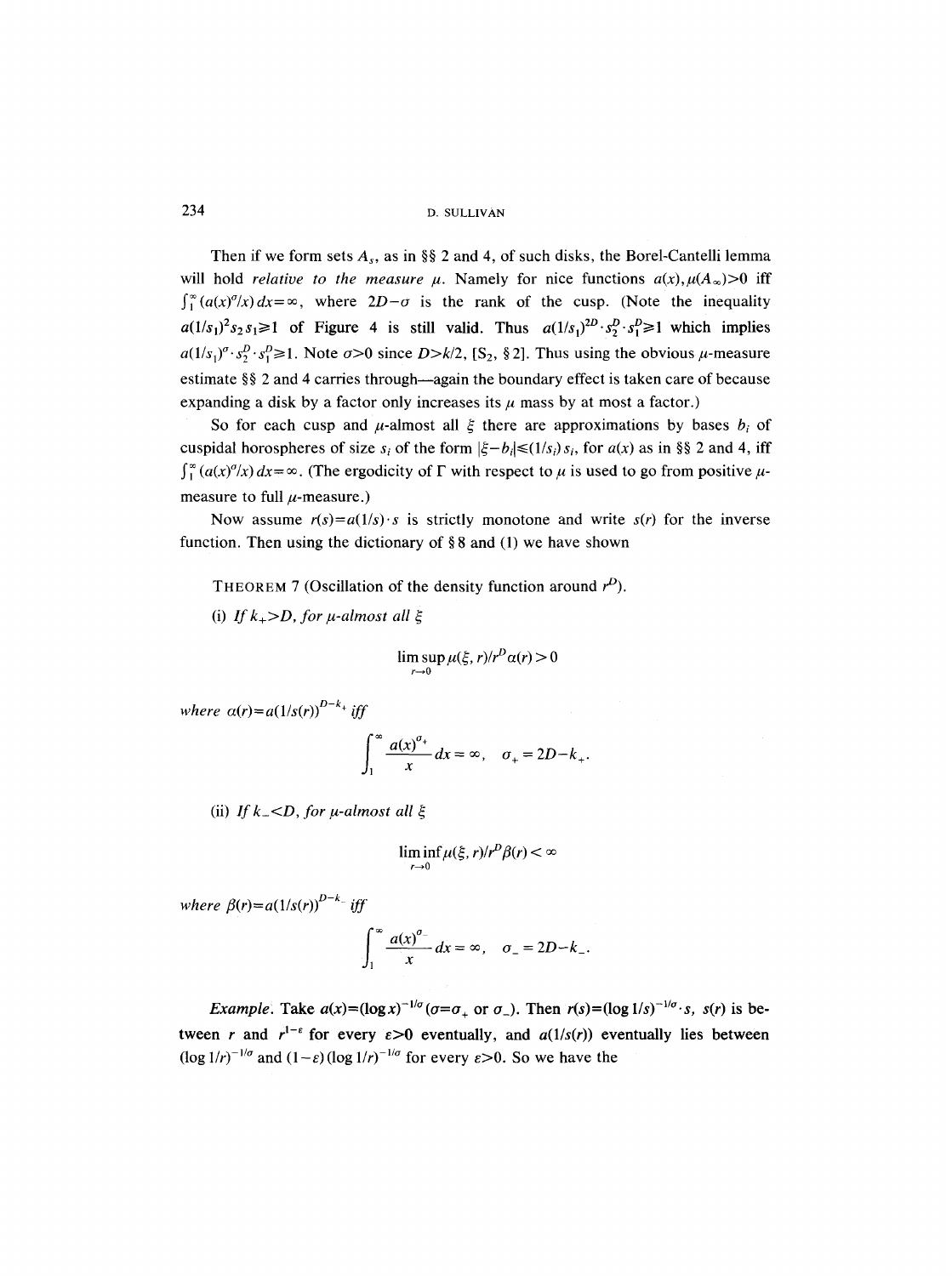COROLLARY. (i) If  $k_{+}$ >D, for  $\mu$ -almost all  $\xi$ 

$$
\limsup_{r \to 0} \mu(\xi, r)/r^D (\log 1/r)^{\delta_+} > 0, \quad \delta_+ = (k_+ - D)/(2D - k_+) > 0.
$$

(ii) *If k*  $\leq$  *D*, for  $\mu$ -almost all  $\xi$ 

$$
\liminf_{r \to 0} \mu(\xi, r)/r^D (\log 1/r)^{\delta_-} < \infty, \quad \delta_- = (k_- - D)/(2D - k_-) < 0.
$$

*Note.* If we had further assumed that  $a(x)$  is monotone decreasing as in the example, then the integral  $\int_0^\infty a(\bar{\rho}^t) dt$  over a set of t of positive density still diverges. A slight modification of the Borel-Cantelli discussion,  $\S$  2 and 4, where only  $A<sub>s</sub>$  for good sizes are considered (the other  $A_s = \emptyset$ ), gives the same result only assuming the good sizes form a set of positive density on the  $log (or t)$  scale.

In the discussion of this section (and §9) only *weak-mixing* of the geodesic flow implies the good sizes have full density. Now weak mixing is easier to prove (Dan Rudolph). (Not weak-mixing implies there is a uniformly continuous function so that the limit of Birkhoff sums of the time  $t_0$  map of geodesic flow is not constant. On the other hand the limit (lifted to the tangent bundle to hyperbolic space) is constant on equivalence classes generated by expanding and contracting horospheres. A picture shows such a continuous function is constant.)

*Closing remark.* If  $k_{+} > D$ , the function  $\varphi(v(t)) = \exp \operatorname{dist} v(t)$ , by the above example, is infinitely often  $\geq t^a$  some  $\alpha$ . Using  $\mu\{v: \text{dist } v(t) > T\} \leq e^{-\beta T}$  some  $\beta > 0$  (deducible from [S<sub>2</sub>]) yields  $\varphi(t)$  is for  $\mu$ -almost all v eventually  $\leq t^{\alpha'}$  some  $\alpha'$ . It is now an abstract ergodic theory fact that for any function  $\hat{\psi}(t)$  satisfying  $\bar{\psi}(\epsilon t) \leq \delta(\epsilon) \bar{\psi}(t)$  where  $\delta(\epsilon) \rightarrow 0$  as  $\varepsilon \rightarrow 0$ ,

$$
\limsup_{t\to\infty}\frac{\varphi(v(t))}{\bar{\psi}(t)}
$$

is either zero of infinity for almost all  $v$ . (This is a fairly direct application of the ergodic theorem told to me by Aaronson and due to Tanny in a branching process discussion.)

Now write  $\psi(r) = \bar{\psi} (\log 1/r) r^D$ .

COROLLARY. For all these  $\psi(r)$  the canonical geometric measure  $\mu$  is not  $(k_{+}>D)$ *equivalent to Hausdorff measure relative to*  $\psi(r)$ *.* 

*Proof.* Using (1) and above we see for  $\mu$ -almost all  $\xi$ ,  $\limsup_{r\to 0} \mu(\xi, r)/\psi(r)$  is either zero or infinity. But if  $\mu$  is equivalent to the (covering) Hausdorff  $\psi$ -measure the lim sup is the Radon ratio, see  $[S_2]$  for example.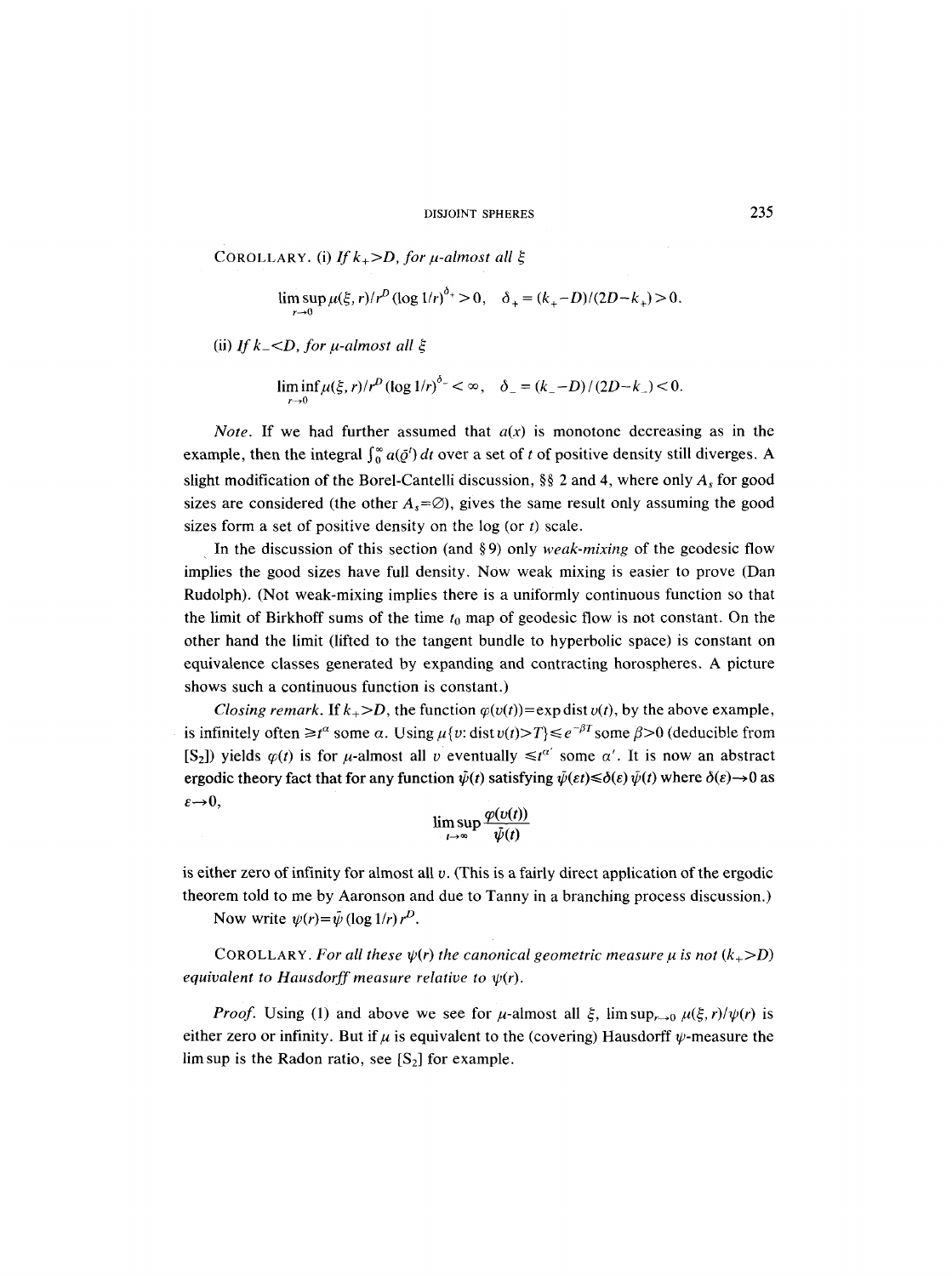*Note.* We have shown in  $[S_2]$  however that if all cuspidal ranks are  $\ge D$ , the canonical measure can be described as the Hausdorff  $r<sup>D</sup>$  measure defined by *packings* rather than *coverings.* 

An example is provided by the set suggested by the accompanying figure. The infinite array of circles are inverted into the triangular interstice, these are translated, the inversion is repeated, etc. to construct a limit set of a group  $\Gamma$  with the above Hausdorff geometry. (This  $\Gamma$  is a subgroup of the Bianchi group,  $\Gamma_d$ , where  $d=3$ , §7.)

Namely, for all of the above reasonable gauge functions the canonical geometrical measure on this set is not the Hausdorff (covering) measure. However, the canonical geometrical measure can be described as the Hausdorff  $\mu^D$ -packing measure of [S<sub>2</sub>].



Figure 16.

## **Bibliography**

- [R] RUDOLF, D. To appear in *Ergodic Theory and Dynamical Systems,* 1982-83.
- AARONSON, J. & SULLIVAN, D. Preprint Tel Aviv University.
- [Sc] SCHMIDT, W., A metrical theorem in diophantine approximation. *Canad. J. Math.,* 12 (1960), 619-631.